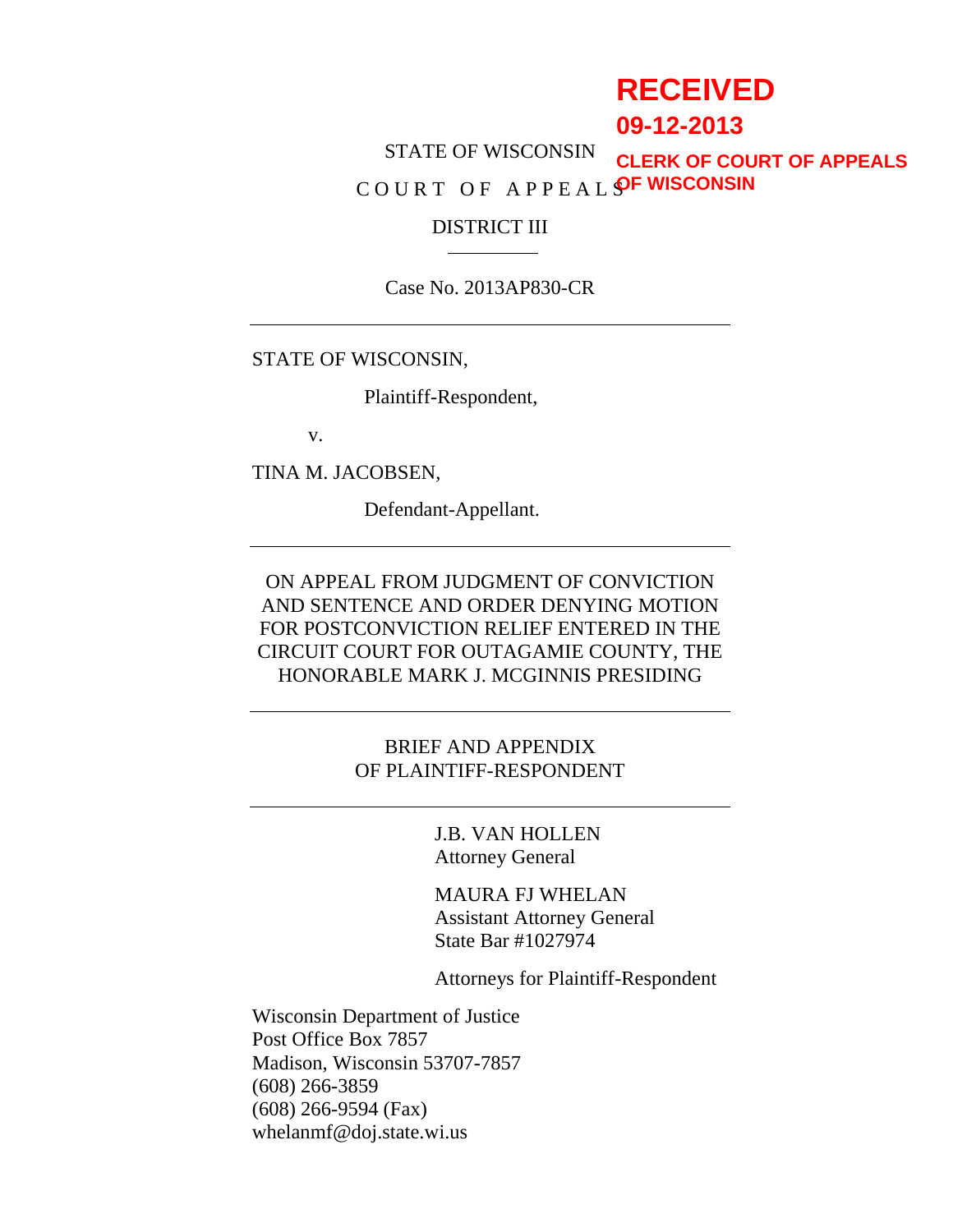## TABLE OF CONTENTS

## Page

|    |    | STATEMENT ON ORAL ARGUMENT AND                                                       |
|----|----|--------------------------------------------------------------------------------------|
|    |    |                                                                                      |
|    |    |                                                                                      |
|    |    | JACOBSEN HAS NOT PROVED A<br>MANIFEST INJUSTICE ENTITLING HER                        |
| A. |    |                                                                                      |
|    | 1. | Ineffective assistance of counsel5                                                   |
|    | 2. | Wis. Stat. § 971.36, duplicity, and                                                  |
| Β. |    |                                                                                      |
|    | 1. | The counts against Jacobsen were                                                     |
|    | 2. | The counts against Jacobsen were<br>not multiplicitous.  14                          |
|    |    | The counts are not the<br>a.                                                         |
|    |    | The legislature did not<br>b.<br>intend to preclude cu-<br>mulative punishments.  15 |
|    | 3. | Ineffective assistance of counsel25                                                  |
|    | 4. | The circuit court's order denying<br>Jacobsen's plea withdrawal                      |
|    |    |                                                                                      |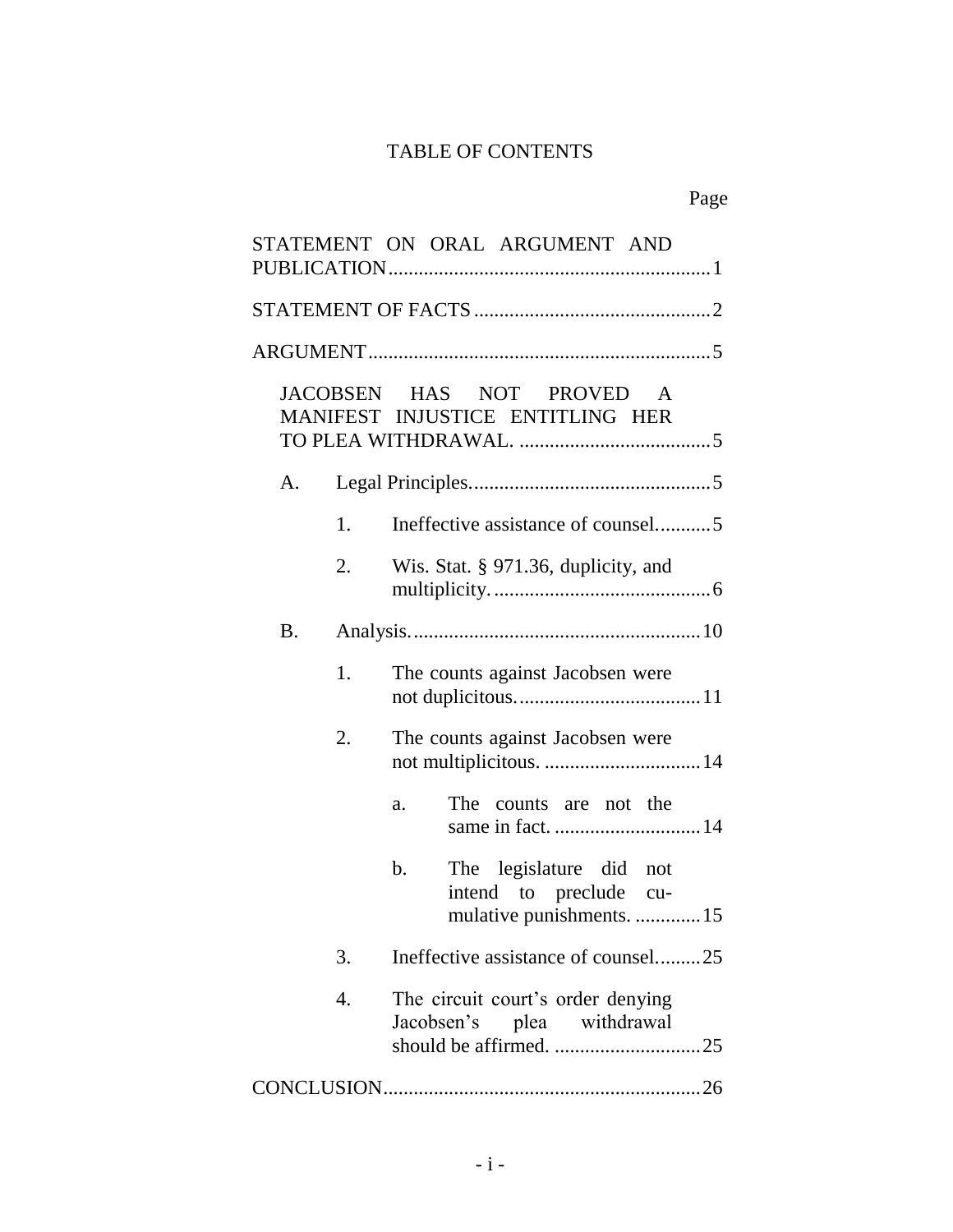## Cases

| Cook v. Cook,<br>208 Wis. 2d 166, |
|-----------------------------------|
|                                   |
| Hill v. Lockhart,                 |
|                                   |
| State v. Bentley,                 |
| 201 Wis. 2d 303,                  |
|                                   |
| State v. Booth,                   |
| 142 Wis. 2d 232,                  |
|                                   |
| State v. Copening,                |
| 103 Wis. 2d 564,                  |
|                                   |
| State v. Davison,                 |
| 2003 WI 89, 263 Wis. 2d 145,      |
|                                   |
| State v. Derango,                 |
| 2000 WI 89, 236 Wis. 2d 721,      |
|                                   |
| State v. Eaglefeathers,           |
| 2009 WI App 2, 316 Wis. 2d 152,   |
|                                   |
| State v. Eisch,                   |
| 96 Wis. 2d 25,                    |
|                                   |
| State v. George,                  |
| 69 Wis. 2d 92,                    |
|                                   |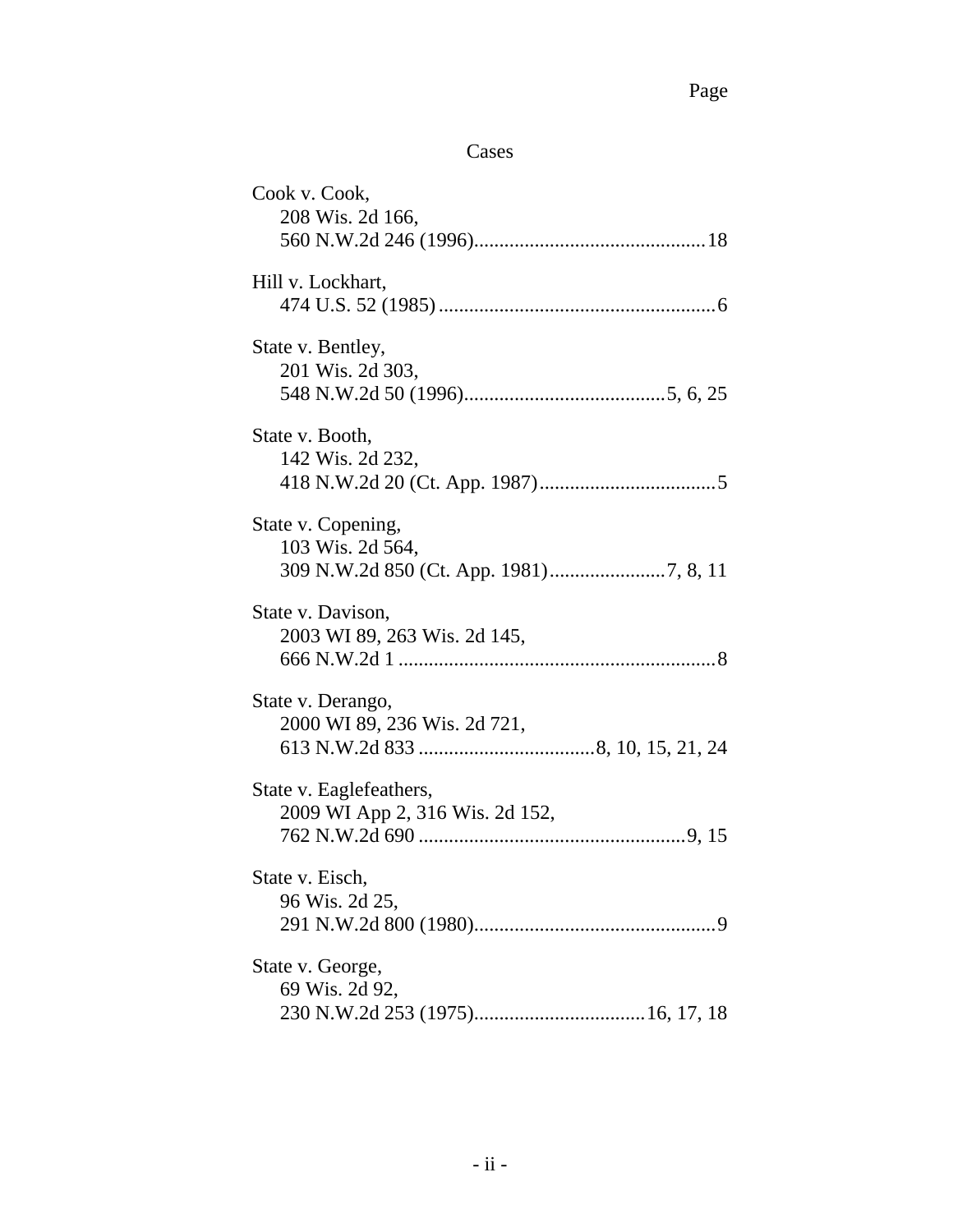| State v. Grayson,<br>172 Wis. 2d 156,<br>493 N.W.2d 23 (1992)9, 10, 14, 16, 20, 21, 22, 23, 24 |
|------------------------------------------------------------------------------------------------|
| State v. Hirsch,<br>140 Wis. 2d 468,                                                           |
| State v. Jones,<br>2002 WI App 196, 257 Wis. 2d 319,                                           |
| State v. Liukonen,<br>2004 WI App 157, 276 Wis. 2d 64,                                         |
| State v. Lomagro,<br>113 Wis. 2d 582,                                                          |
| State v. Mayo,<br>2007 WI 78, 301 Wis. 2d 642,                                                 |
| State v. Merryfield,<br>229 Wis. 2d 52,                                                        |
| State v. Miller,<br>2002 WI App 197, 257 Wis. 2d 124,                                          |
| State v. Multaler,<br>2001 WI App 149, 246 Wis. 2d 752,                                        |
| State v. O'Connell,<br>179 Wis. 2d 598,                                                        |
| State v. Spraggin,<br>71 Wis. 2d 604,                                                          |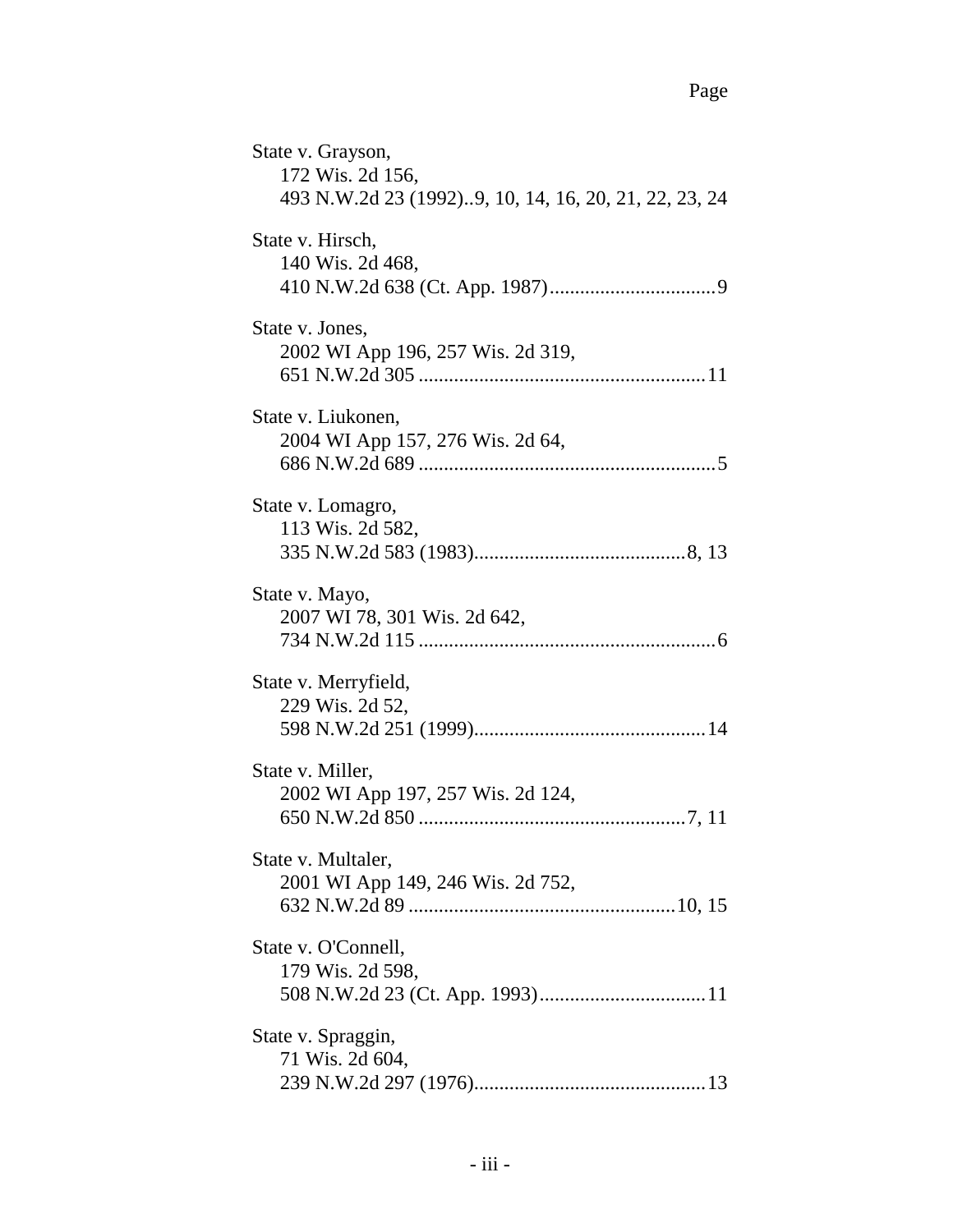| State v. Swinson,<br>2003 WI App 45, 261 Wis. 2d 633,                                       |  |  |  |  |  |
|---------------------------------------------------------------------------------------------|--|--|--|--|--|
| State v. Toliver,<br>187 Wis. 2d 346,                                                       |  |  |  |  |  |
| State v. Warren,<br>229 Wis. 2d 172,<br>599 N.W.2d 431 (Ct. App. 1999)9, 10, 15, 21, 22, 24 |  |  |  |  |  |
| Strickland v. Washington,                                                                   |  |  |  |  |  |
| United States v. Carter,                                                                    |  |  |  |  |  |
| United States v. Newman,                                                                    |  |  |  |  |  |
| <b>Statutes</b>                                                                             |  |  |  |  |  |
|                                                                                             |  |  |  |  |  |
|                                                                                             |  |  |  |  |  |
|                                                                                             |  |  |  |  |  |
|                                                                                             |  |  |  |  |  |
|                                                                                             |  |  |  |  |  |
|                                                                                             |  |  |  |  |  |
|                                                                                             |  |  |  |  |  |
|                                                                                             |  |  |  |  |  |
|                                                                                             |  |  |  |  |  |
|                                                                                             |  |  |  |  |  |
|                                                                                             |  |  |  |  |  |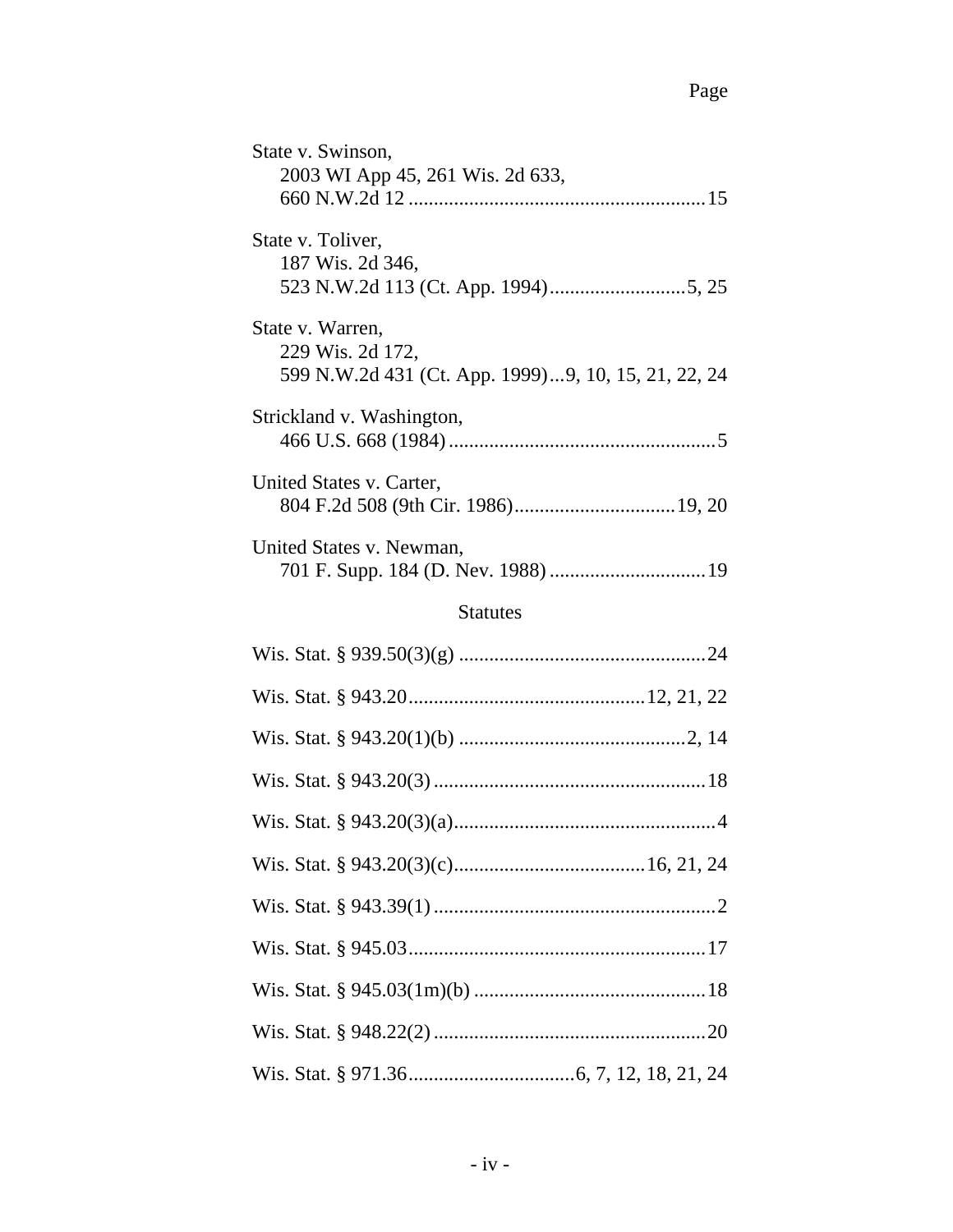## Page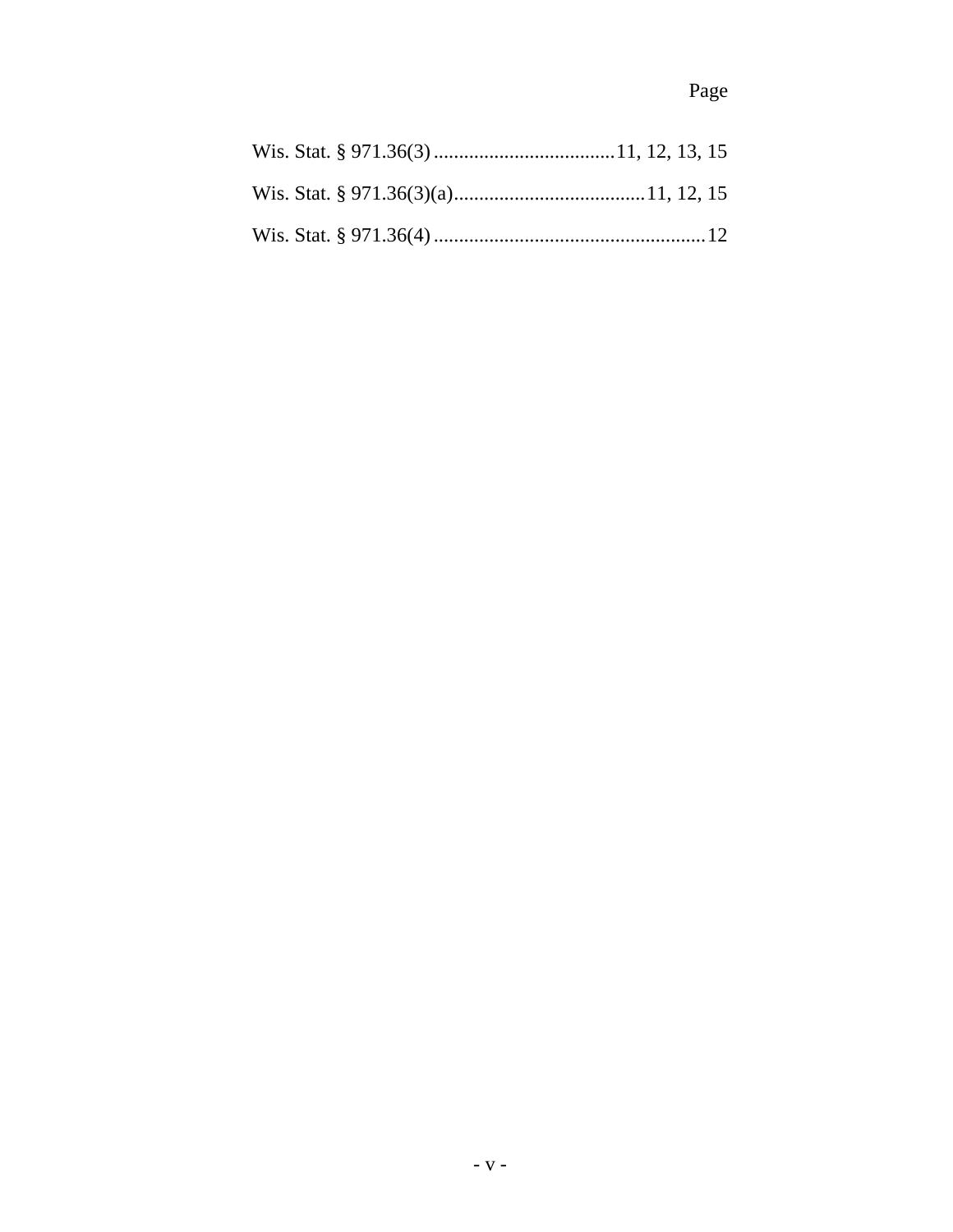#### STATE OF WISCONSIN

#### COURT OF APPEALS

#### DISTRICT III

#### Case No. 2013AP830-CR

#### STATE OF WISCONSIN,

Plaintiff-Respondent,

v.

TINA M. JACOBSEN,

Defendant-Appellant.

ON APPEAL FROM JUDGMENT OF CONVICTION AND SENTENCE AND ORDER DENYING MOTION FOR POSTCONVICTION RELIEF ENTERED IN THE CIRCUIT COURT FOR OUTAGAMIE COUNTY, THE HONORABLE MARK J. MCGINNIS PRESIDING

#### BRIEF AND APPENDIX OF PLAINTIFF-RESPONDENT

### STATEMENT ON ORAL ARGUMENT AND PUBLICATION

Oral argument is unnecessary because the issues presented are fully briefed and may be resolved by applying well-established legal principles to undisputed facts. Publication is requested to clarify that discrete acts that may be aggregated to form a single continuing offense may be subdivided into multiple continuing offenses without violating the multiplicity doctrine.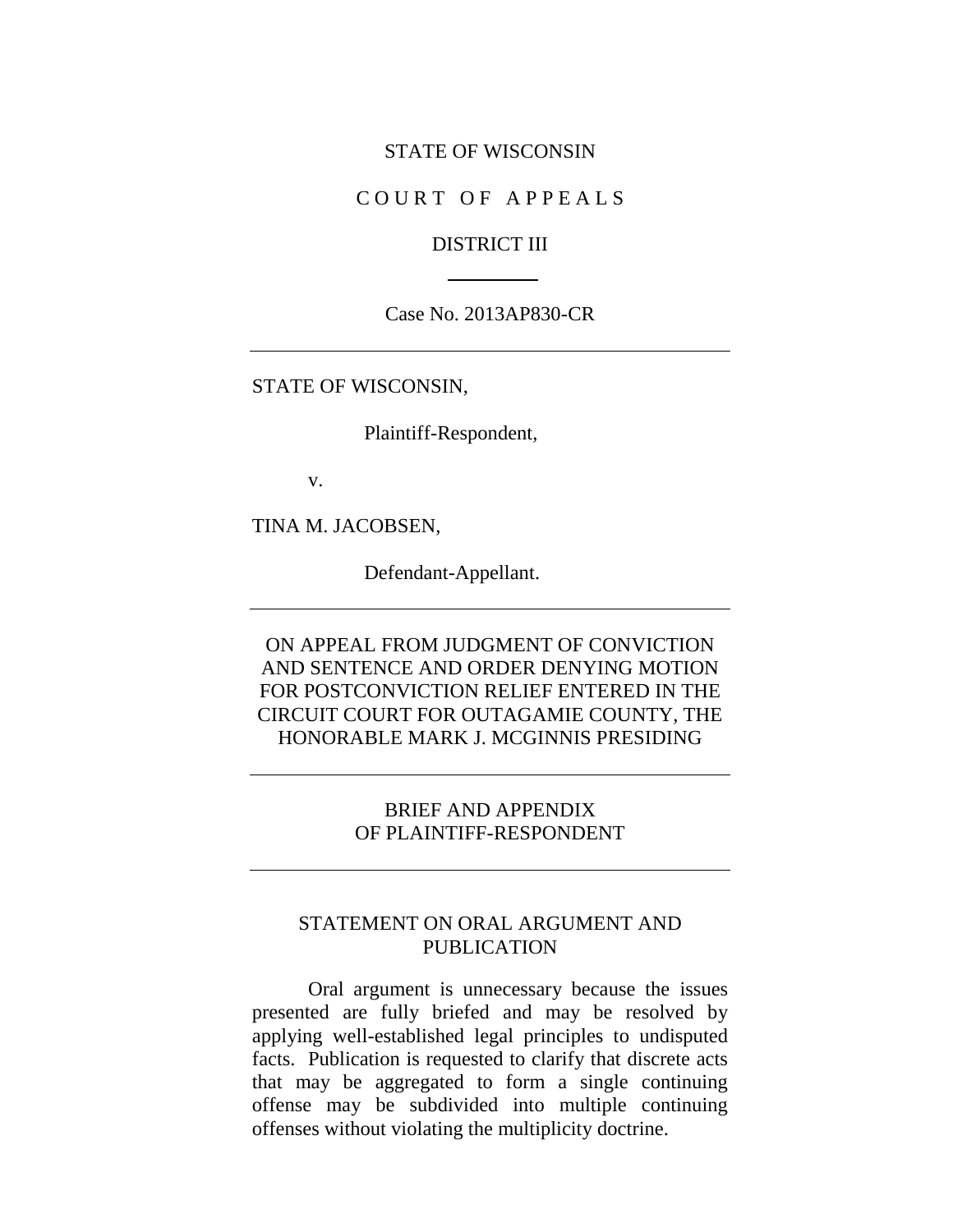#### STATEMENT OF FACTS

On May 31, 2011, the Outagamie County District Attorney filed an eight-count criminal complaint against defendant-appellant Tina M. Jacobsen (2, R-Ap. 101-05). The charges arose from Jacobsen's multi-year embezzlement from the Community Blood Center ("CBC") where she worked as an account specialist (2:3, R-Ap. 103). An information filed against Jacobsen on July 12, 2011 contained the same counts (5, R-Ap. 106- 08).

Counts 1, 2, 3, 4, 5, 7 and 8 charged Jacobsen with theft in a business setting in violation of Wis. Stat. § 943.20(1)(b) (2:1-2, R-Ap. 101-02). Counts 1 through 4 alleged that she stole over \$10,000 in the time indicated, and Count 5 alleged that she stole between \$5,000 and \$10,000 in the stated timeframe (*id.*). Counts 7 and 8, which charged Jacobsen with misdemeanor theft, did not specify the amount stolen (2:2-3, R-Ap. 102-03). Count 6 charged Jacobsen with fraudulent writings in violation of Wis. Stat. § 943.39(1) (2:2, R-Ap. 102).

The narrative portion of the complaint set out the basis for each count. Most of Jacobsen's thefts were accomplished by Jacobsen's practice of "adding large amounts of money to her paycheck and categorizing them as reimbursements" (2:4, R-Ap. 104). She also engaged in a "fraudulent check writing scheme" (*id.*). The amounts stolen for purposes of the Complaint were calculated by Allan Mader, a forensic accountant who examined CBC's books and analyzed Jacobsen's accounting practices (*id.*). Mader's forensic analysis, with exhibits, is part of the court record (15:3-32).

Count 1 charged Jacobsen with transferring to herself more than \$10,000 from CBC between January 1 and December 31, 2009 (2:1, R-Ap. 101). Mader's examination of CBC's records revealed that Jacobsen's excess reimbursements in 2009 totaled \$33,302.75 (2:4, R-Ap. 104).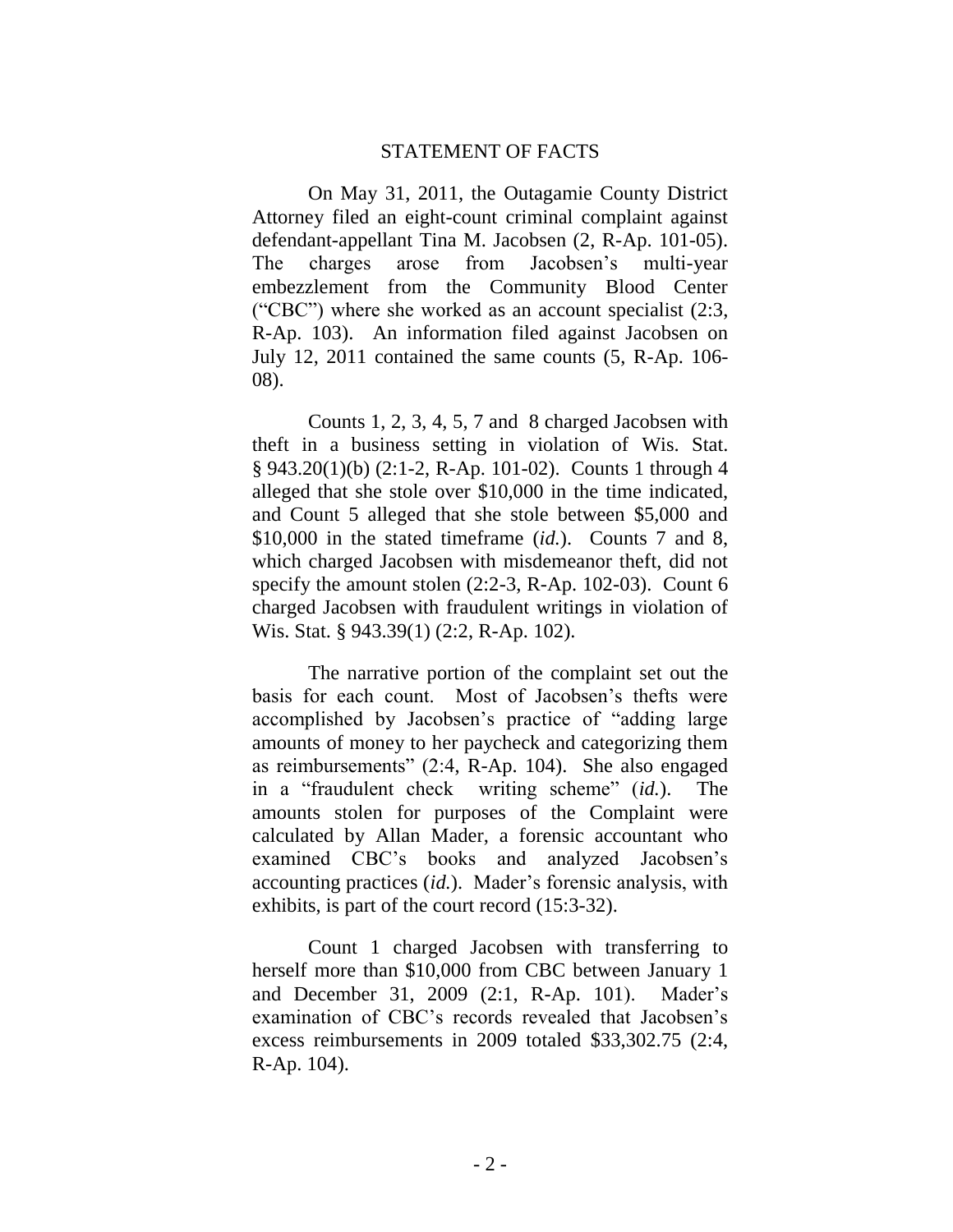Count 2 charged Jacobsen with transferring to herself more than \$10,000 from CBC between January 1 and December 31, 2010 (2:1, R-Ap. 101). Mader's examination of CBC's records revealed that Jacobsen's excess reimbursements in 2010 totaled \$81,853.84 (2:4, R-Ap. 104).

Count 3 charged Jacobsen with transferring to herself more than \$10,000 from CBC between January 1 and April 12, 2011 (2:1-2, R-Ap. 101-02). Mader's examination of CBC's records revealed that Jacobsen's excess reimbursements in 2011 totaled \$32,000 (2:4, R-Ap. 104).

Count 4 charged Jacobsen with converting to her own use more than \$10,000 in "negotiable instruments" from CBC between January 1 and April 12, 2011 (2:2, R-Ap. 102). Mader's examination of CBC's records revealed that, through her fraudulent check writing scheme, Jacobsen fraudulently obtained \$17,695.96 from CBC through seventeen false checks written between March 15 and April 30, 2011 (2:5, R-Ap. 105). Investigating Detective Renkas found additional fraudulent checks paid to Jacobsen totaling more than \$300,000 (2:5, R-Ap. 105).

Count 5 charged Jacobsen with transferring to herself between \$5,000 and \$10,000 from CBC between January 1 and December 31, 2008 (2:2, R-Ap. 102). Mader's examination of CBC's records revealed that Jacobsen's excess reimbursements in 2008 totaled \$5,725.46 (2:4, R-Ap. 104).

Count 6 charged Jacobsen with theft by fraudulent writing, alleging that Jacobsen, "being an employee of a corporation, with intent to defraud, did falsify any record belonging to that corporation," "on or about Tuesday, March 15, 2011" (2:2, R-Ap. 102). Mader's examination of CBC's records revealed seventeen separate false check transactions, beginning on March 15 (2:5, R-Ap. 105).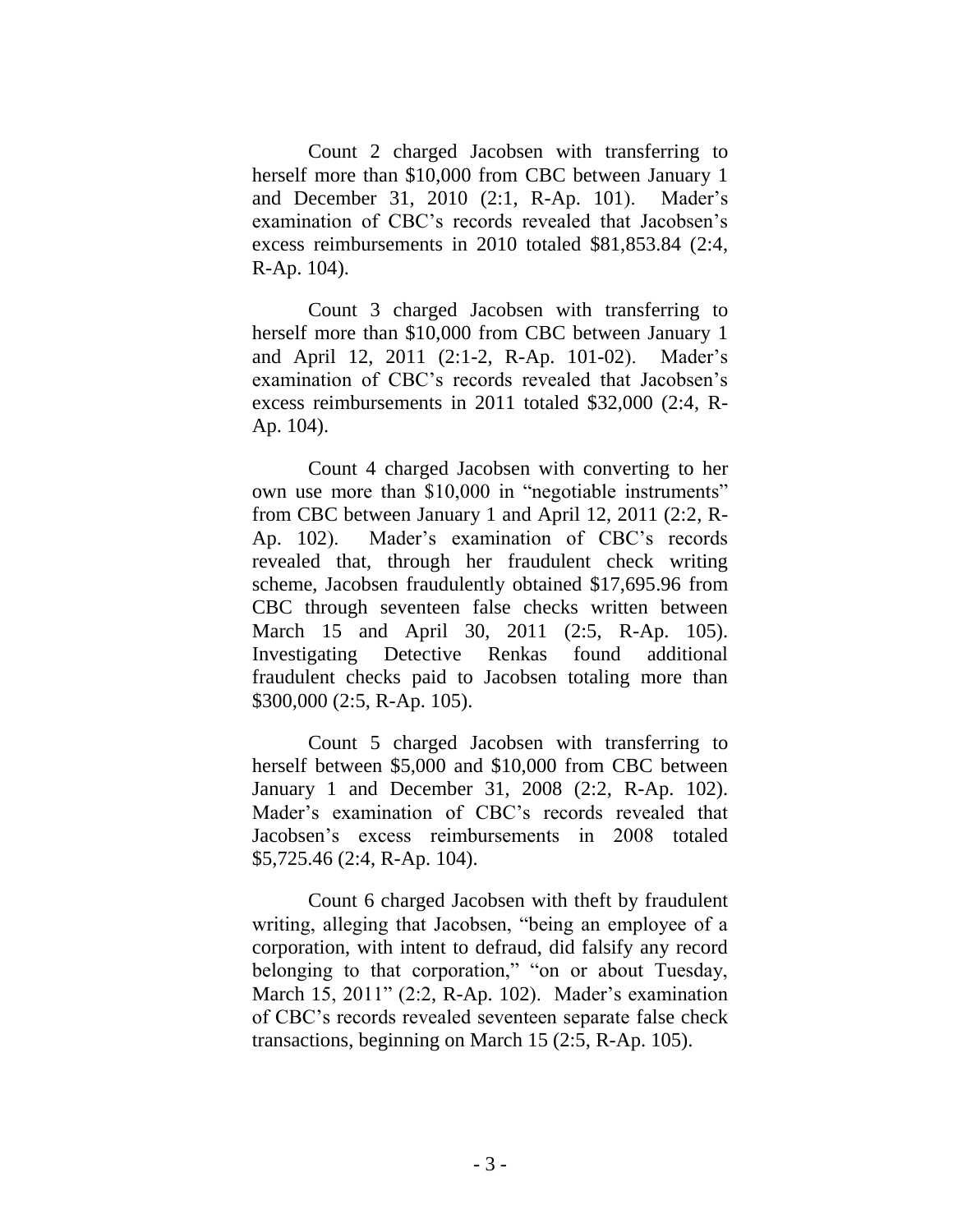Counts 7 and 8 charged Jacobsen with transferring to herself unspecified amounts of CBC's money on or about January 1, 2006 (2:3, R-Ap. 103). A misdemeanor theft charge does not require the State to prove theft of a minimum dollar amount. *See* Wis. Stat. § 943.20(3)(a).

Through examination of Jacobsen's bank records, investigating Detective Renkas discovered that in 2009 through 2011, Jacobsen deposited in her bank account \$500,000 more than she had earned legitimately in that time period (2:5, R-Ap. 105).

Jacobsen pleaded no contest to Counts 1, 2, and 5 on November 8, 2011 (36:15). The other counts were dismissed and read in for sentencing (36:2).

Asked at the plea hearing how she accomplished these thefts, Jacobsen told the court: "I read the Criminal Complaint and I do not dispute the items that are listed" (36:8). Defense counsel Michael Petersen conceded "a sufficient factual basis contained within the Criminal Complaint. And Ms. Jacobsen does not dispute that at this point" (36:9). Jacobsen admitted that while "employed at the Community Blood Center, I had written company checks to myself and also had changed payroll dollar amounts to myself in order to support a gambling addiction that I do have" (*id.*). She agreed that the amount she took from CBC was in "the ballpark of \$470,000" (36:10). At sentencing, the State informed the court that the final estimate of the money taken was \$485,630 (37:5). Jacobsen agreed with this estimate (37:7).

After sentencing, Jacobsen filed a postconviction motion to withdraw her no contest pleas (23). In pertinent part, she argued that Petersen provided ineffective assistance of counsel because he failed to advise Jacobsen of multiplicity and/or duplicity problems in the Complaint, and failed to move to dismiss the Complaint on the grounds of multiplicity, duplicity, vagueness, and indefiniteness (23:8).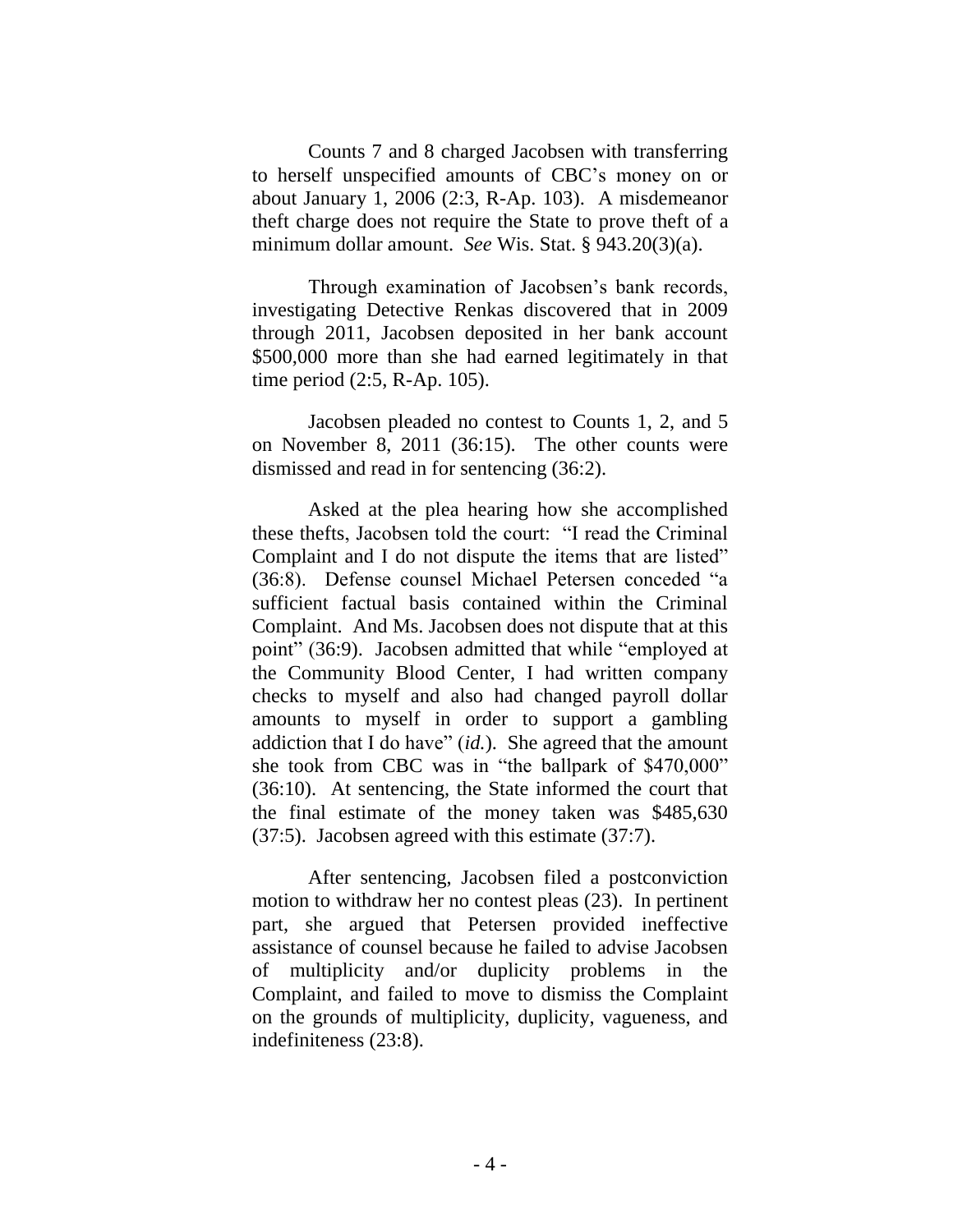The circuit court denied Jacobsen's postconviction motion (39:29). This appeal follows.

#### ARGUMENT

#### JACOBSEN HAS NOT PROVED A MANIFEST INJUSTICE ENTITLING HER TO PLEA WITHDRAWAL.

A. Legal Principles.

1. Ineffective assistance of counsel.

A motion to withdraw a plea is committed to the trial court's discretion. This court will reverse the court below only if it exercised its discretion erroneously. *State v. Booth*, 142 Wis. 2d 232, 237, 418 N.W.2d 20 (Ct. App. 1987). After sentencing, a plea may be withdrawn only where necessary to correct a manifest injustice. *Booth*, 142 Wis. 2d at 235. A defendant has the burden of proving a manifest injustice by clear and convincing evidence. *State v. Bentley*, 201 Wis. 2d 303, 311, 548 N.W.2d 50 (1996).

Under the manifest injustice standard, a defendant moving to withdraw his plea on ineffective assistance of counsel grounds must show that counsel's performance was deficient and prejudicial to the defense. *See Strickland v. Washington,* 466 U.S. 668, 692 (1984). The burden is on the defendant to prove both elements. *State v. Liukonen,* 2004 WI App 157, ¶18, 276 Wis. 2d 64, 686 N.W.2d 689. If the defendant fails on one prong, the court need not address the other. *See Strickland,* 466 U.S. at 697.

An attorney does not perform deficiently by foregoing a meritless argument. *State v. Toliver*, 187 Wis. 2d 346, 360, 523 N.W.2d 113 (Ct. App. 1994).

Where counsel's performance is raised as a manifest injustice supporting plea withdrawal, "the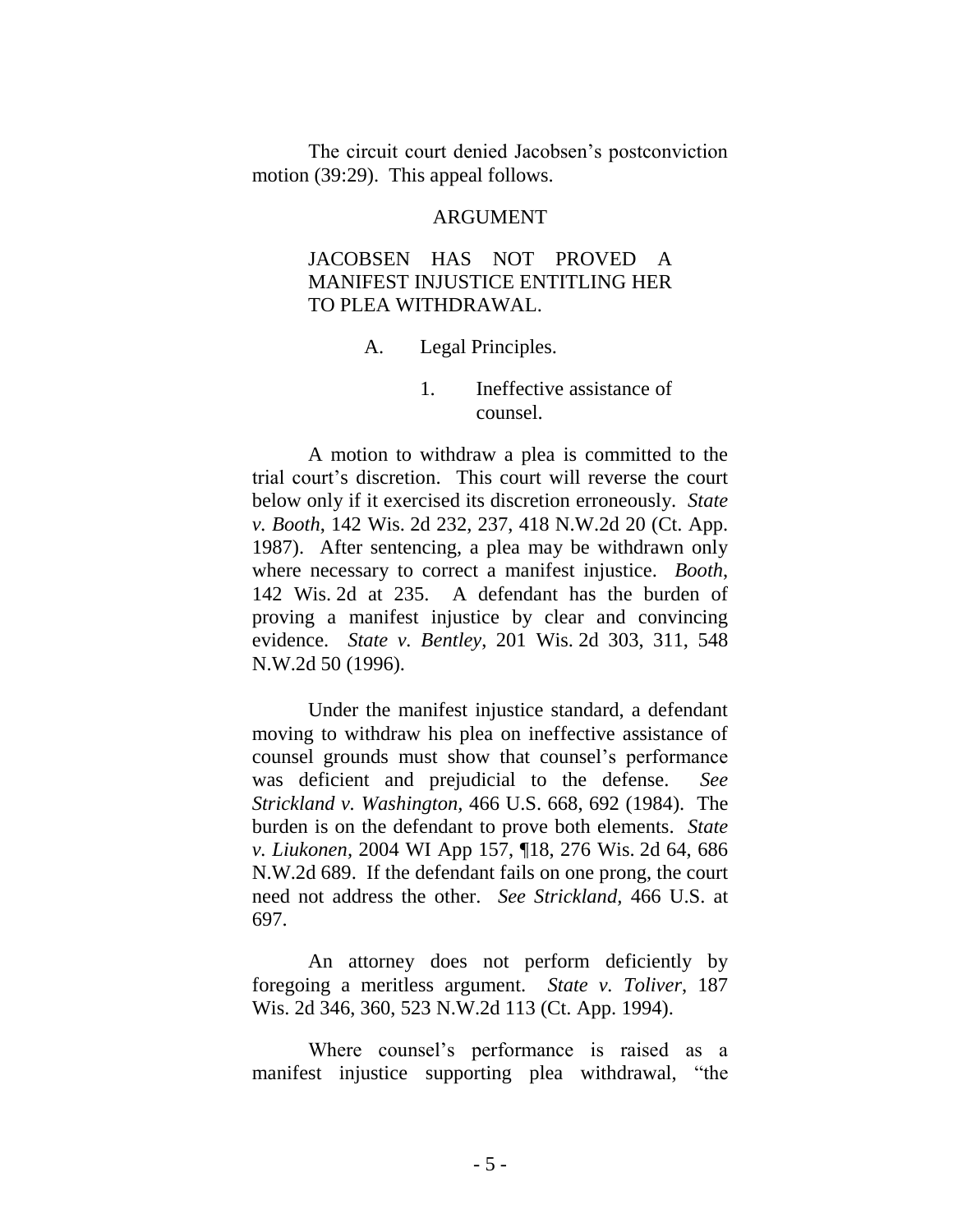defendant … must allege facts to show 'that there is a reasonable probability that, but for the counsel's errors, he would not have pleaded guilty and would have insisted on going to trial.'" *Bentley*, 201 Wis. 2d at 312 (quoting *Hill v. Lockhart*, 474 U.S. 52, 59 (1985)).

On appeal, an ineffective assistance of counsel claim presents a mixed question of law and fact. *State v. Mayo*, 2007 WI 78, ¶32, 301 Wis. 2d 642, 734 N.W.2d 115 (citations omitted). The circuit court's findings of fact will be upheld unless they are clearly erroneous; whether counsel's performance was deficient and prejudicial to the defense presents a question of law reviewable de novo. *Id.*

> 2. Wis. Stat. § 971.36, duplicity, and multiplicity.

*Wis. Stat. § 971.36.*

Under Wisconsin law, there are special charging rules applicable to theft cases:

> **(3)** In any case of theft involving more than one theft, all thefts may be prosecuted as a single crime if:

> (a) The property belonged to the same owner and the thefts were committed pursuant to a single intent and design or in execution of a single deceptive scheme;

> (b) The property belonged to the same owner and was stolen by a person in possession of it; or

> (c) The property belonged to more than one owner and was stolen from the same place pursuant to a single intent and design.

> **(4)** In any case of theft involving more than one theft but prosecuted as a single crime, it is sufficient to allege generally a theft of property to a certain value committed between certain dates, without specifying any particulars. On the trial, evidence may be given of any such theft committed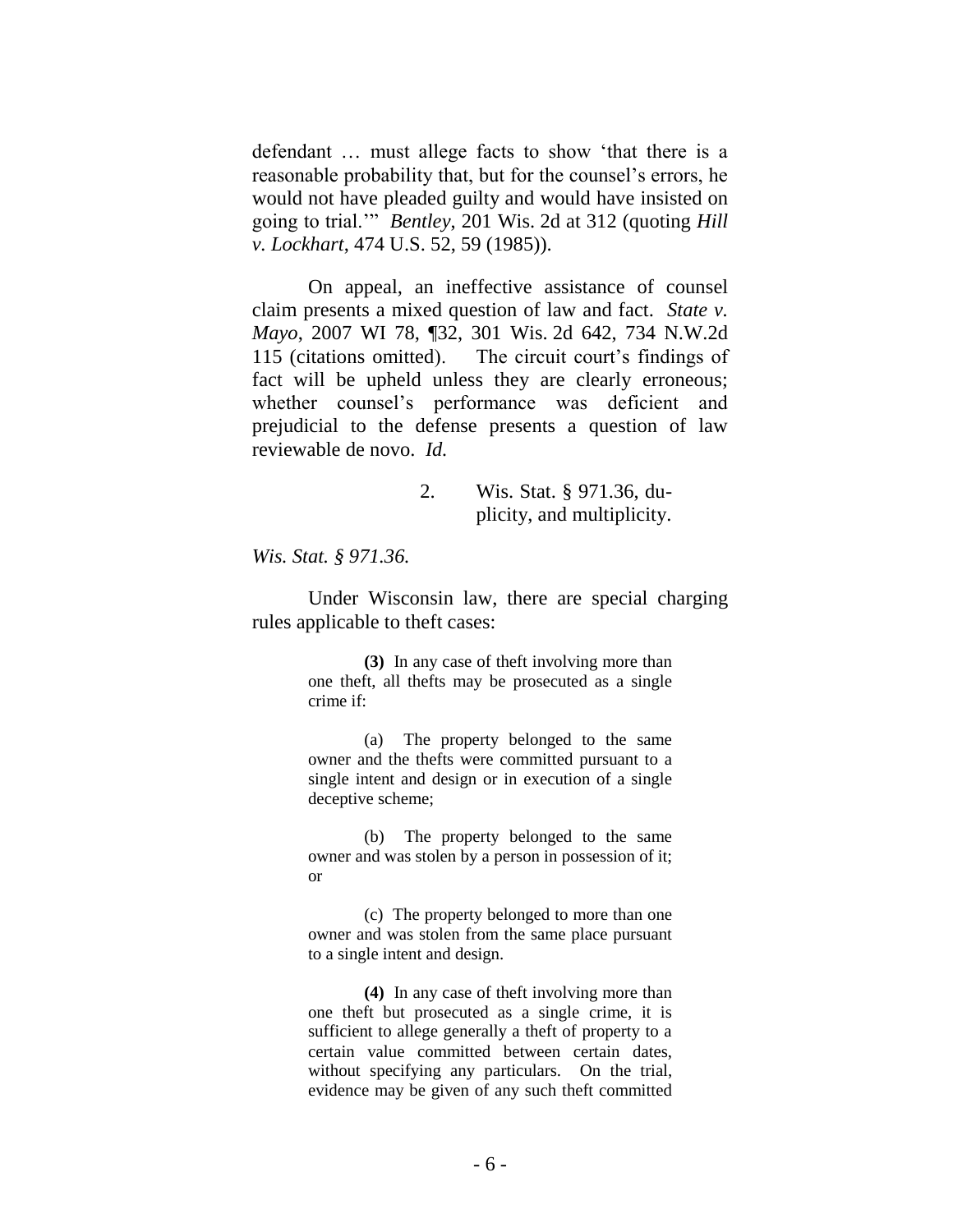on or between the dates alleged; and it is sufficient to maintain the charge and is not a variance if it is proved that any property was stolen during such period…. In case of a conviction on the original charge on a plea of guilty or no contest, the district attorney may, at any time before sentence, file a bill of particulars or other written statement specifying what particular acts of theft are included in the charge ….

Wis. Stat. § 971.36.

*Duplicity.*

A complaint is duplicitous if

it joins two or more distinct and separate offenses in a single count. A duplicitous charge is defective because the jury may find the defendant guilty without the state proving each element of the offense beyond a reasonable doubt. However, "where an offense is composed of continuous acts it may be charged as one offense without rendering the charge duplicitous." The nature of the charge is a matter of election on the part of the state.

*State v. Copening*, 103 Wis. 2d 564, 572, 309 N.W.2d 850 (Ct. App. 1981) (citations omitted). "[T]he State's discretion to charge a defendant's actions as one continuing offense is generally limited to those situations in which the separately chargeable offenses are committed by the same person at substantially the same time and relating to one continued transaction." *State v. Miller*, 2002 WI App 197, ¶23, 257 Wis. 2d 124, 650 N.W.2d 850.

The State charged Roy Copening with one count of attempted theft by fraud on the basis of approximately six fraudulent transactions involving three checking accounts in a one-week period. *Copening*, 103 Wis. 2d*.* at 568-69. The single count was not duplicitous because Copening demonstrated a "single criminal design to commit theft." *Id.* at 573.

> [W]hen a defendant is operating an ongoing fraudulent scheme, it may be necessary to allege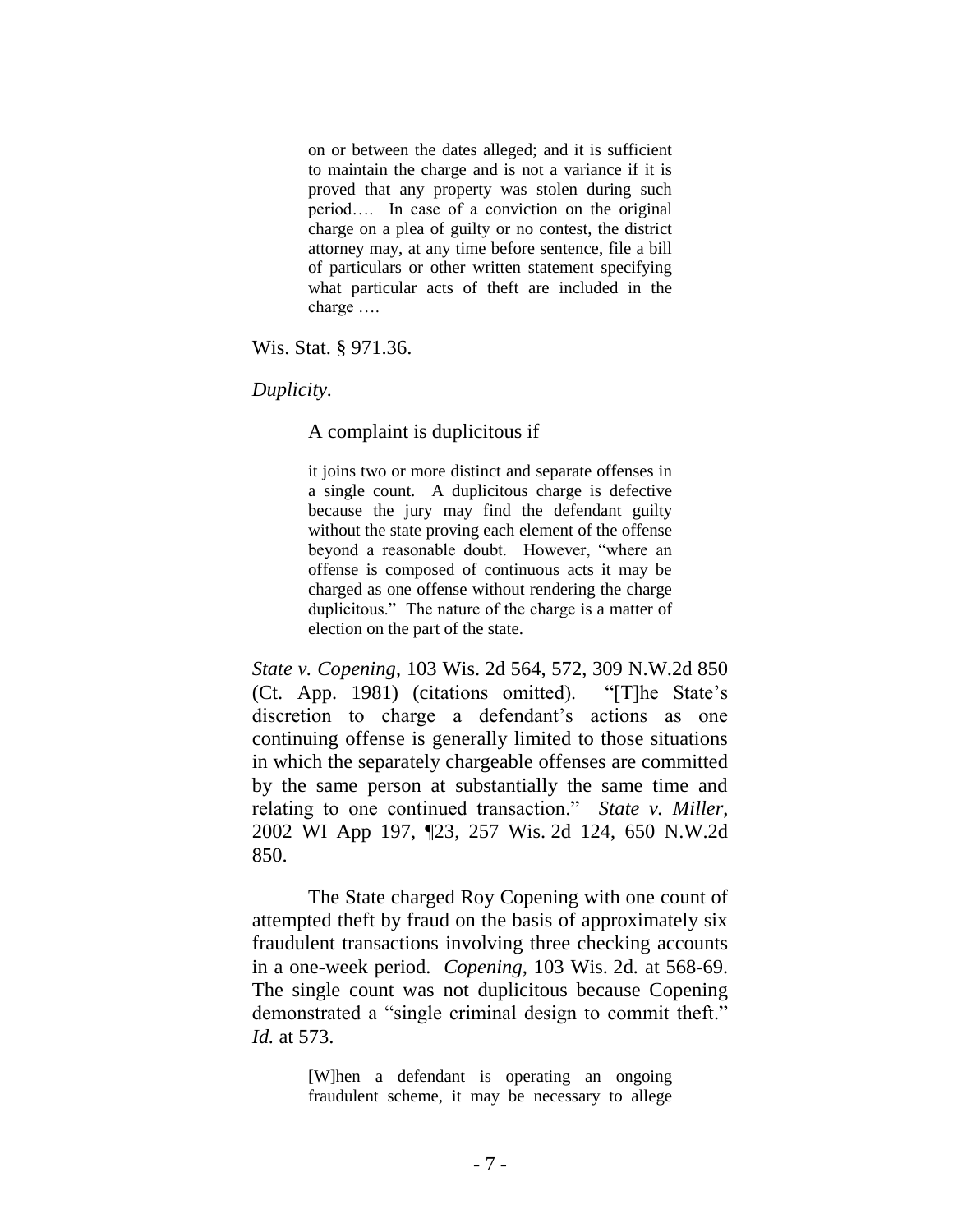several individual transactions which, considered together, reflect the fraudulent operation. We can conceive of no other manner in which a check kiting operation, such as involved here, can be alleged. Although each check passed represents a distinct taking, it is within the state's discretion to charge the entire scheme as a single offense. The single criminal design to commit theft is inferable from the complaint.

*Id.* at 572-73 (footnote omitted); *id.* at 573 n.3 (collecting cases).

The discretion to join multiple acts in a single charge is "limited by the purposes of the prohibition against duplicity." *State v. Lomagro*, 113 Wis. 2d 582, 588, 335 N.W.2d 583 (1983).

> Those dangers include the possibility that the defendant may not be properly notified of the charges against him, that he may be subjected to double jeopardy, that he may be prejudiced by evidentiary rulings during the trial, and that he may be convicted by a less than unanimous verdict. If any of these dangers are present, the acts of the defendant should be separated into different counts even though they may represent a single, continuing scheme.

#### *Id.*

#### *Multiplicity.*

"'Multiplicity arises where the defendant is charged in more than one count for a single offense.'" *State v. Davison*, 2003 WI 89, ¶34, 263 Wis. 2d 145, 666 N.W.2d 1 (citation omitted). "Multiplicity challenges … usually arise in two different situations: 1) when a single course of conduct is charged in multiple counts of the same statutory offense (the 'continuous offense' cases), and 2) when a single criminal act encompasses the elements of more than one distinct statutory crime." *State v. Derango*, 2000 WI 89, ¶27, 236 Wis. 2d 721, 613 N.W.2d 833.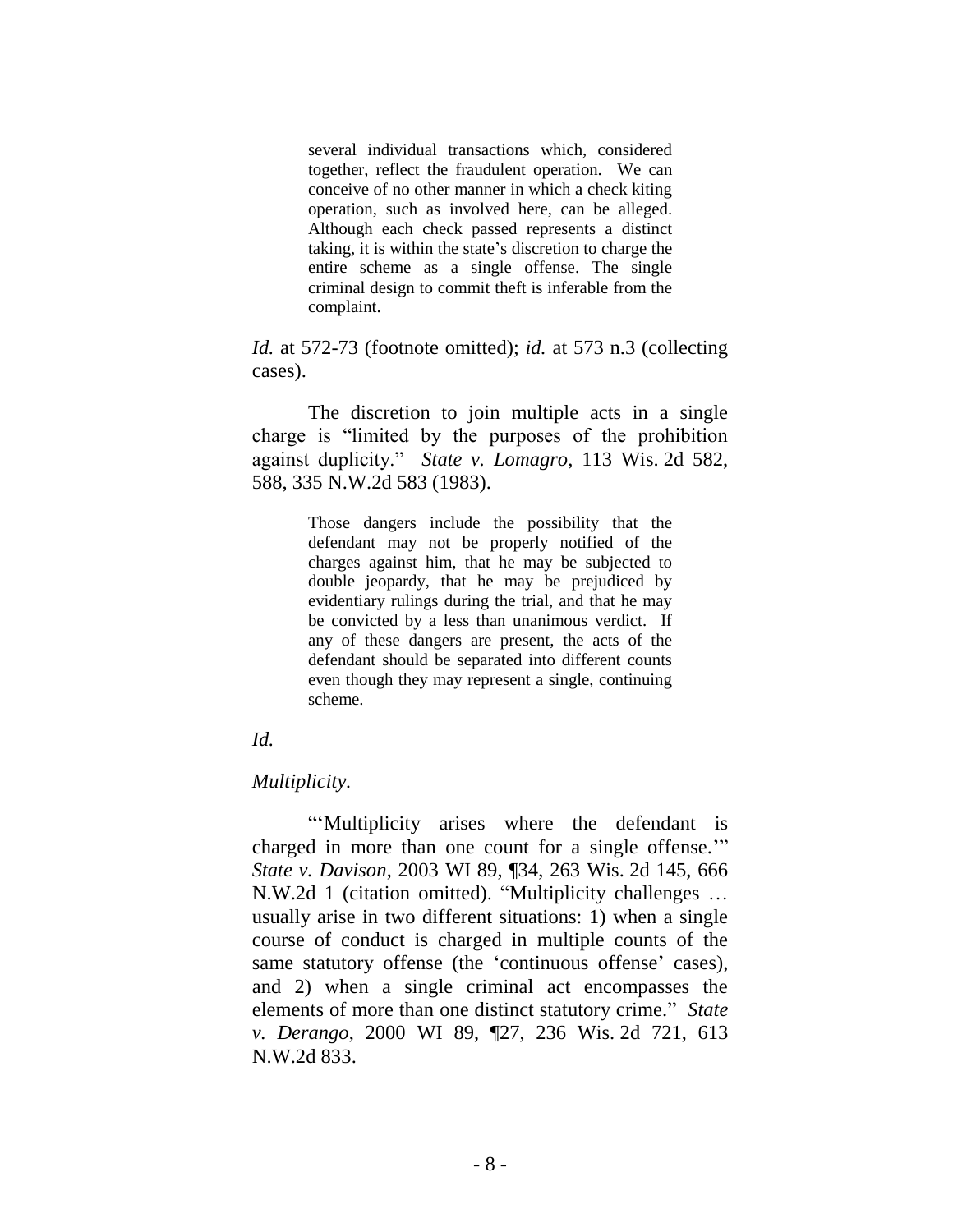"[M]ultiplicity claims are examined under a twopart test." *State v. Eaglefeathers*, 2009 WI App 2, ¶7, 316 Wis. 2d 152, 762 N.W.2d 690. First, the court must determine whether the charged offenses are "identical in law and in fact." *Id.* Where counts are based on the same statute, they are the same in law. *See State v. Eisch*, 96 Wis. 2d 25, 31, 291 N.W.2d 800 (1980). Where they are based on the same acts by the defendant, they are the same in fact. *See State v. Hirsch*, 140 Wis. 2d 468, 474-75, 410 N.W.2d 638 (Ct. App. 1987). Second, the court must determine "whether the legislature intended to authorize multiple punishments." *Eaglefeathers*, 316 Wis. 2d 152, ¶7*.*

> If it is determined under the first part of the test that the charged offenses are identical in both law and fact, a presumption arises under the second part of the test that the legislature did not intend to authorize cumulative punishments. Conversely, if the charged offenses are not identical in law and in fact, a presumption arises that the legislature did not intend to preclude cumulative punishments.

*Id.* (citations omitted).

Only the first part of the multiplicity test implicates double jeopardy concerns. "Once it is determined that the offenses are different in law or fact, double jeopardy concerns disappear." *State v. Grayson*, 172 Wis. 2d 156, 159 n.3, 493 N.W.2d 23 (1992). When applying this part of the analysis "to a continuous offense challenge, we focus on the facts giving rise to the charged offenses and ask if the offenses are either separated in time *or* significantly different in nature." *State v. Warren*, 229 Wis. 2d 172, 180, 599 N.W.2d 431 (Ct. App. 1999).

> To determine if the charged offenses are separated in time, we consider whether there is a "sufficient break" in the defendant's conduct to constitute more than one offense. The test for whether the offenses are significantly different in nature is whether a conviction for each offense requires proof of an additional fact that a conviction for the other offense does not. Offenses are also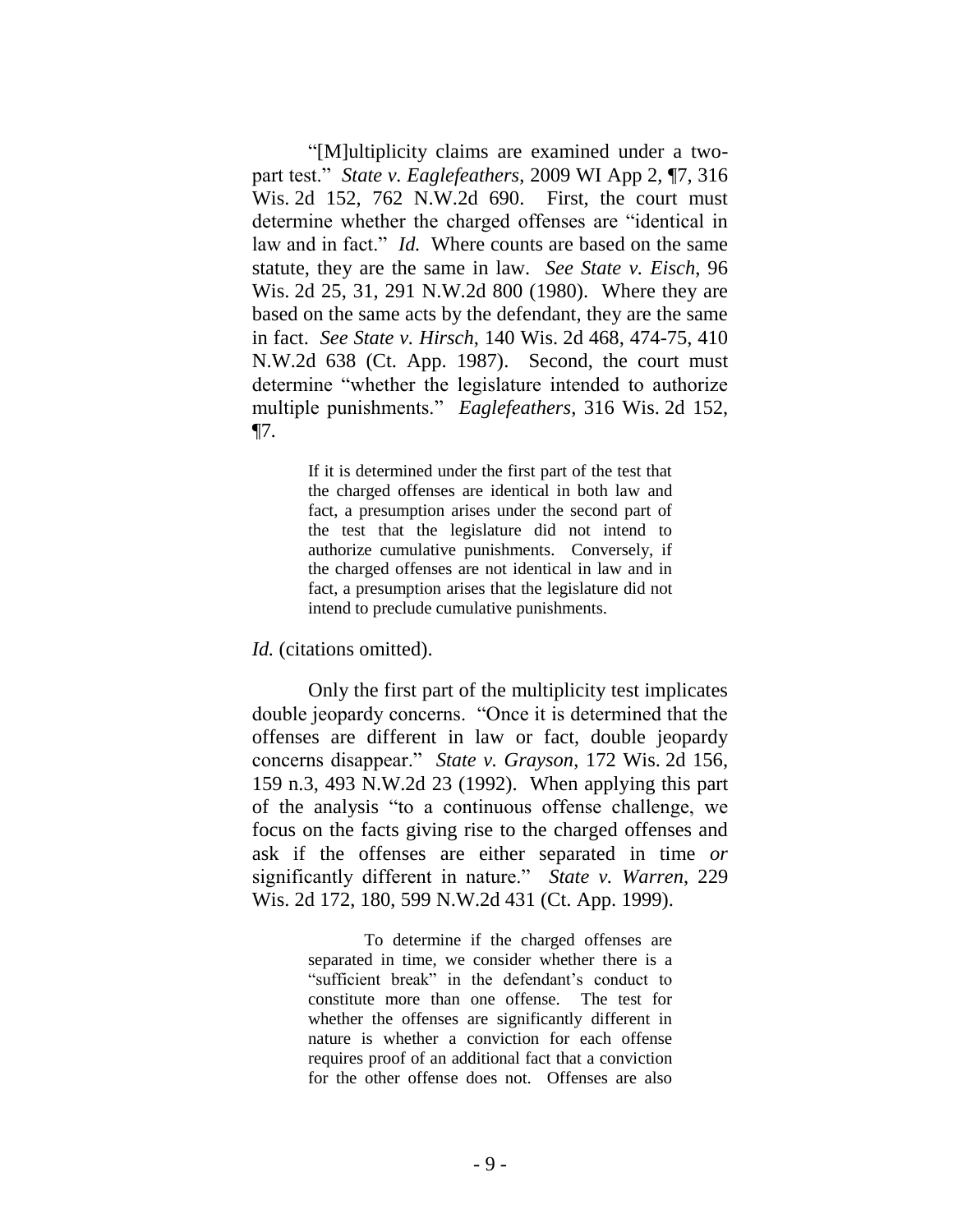significantly different in nature if each requires a "'new volitional departure in the defendant's course of conduct.'" If we conclude that the offenses are significantly different in nature, we need not address whether [the defendant's acts] are separated in time.

*Id.* (citations omitted). "The fact that proof of one count may be, in many respects, the same as proof of other counts does not necessarily render the counts multiplicitous." *State v. Multaler*, 2001 WI App 149, ¶34, 246 Wis. 2d 752, 632 N.W.2d 89.

The second part of the multiplicity analysis is "solely a question of statutory interpretation. Criminal charges that are multiplicitous under this factor are impermissible because they contravene the will of the legislature." *Grayson*, 172 Wis. 2d at 159 n.3*.* The presumption that the legislature intended to permit cumulative punishments for offenses that are not identical in either law or fact "can only be rebutted by clear legislative intent to the contrary." *Derango*, 236 Wis. 2d 721, ¶30. Where the statutory text does not expressly indicate whether the legislature intended to allow the State to base multiple criminal charges on a single act, the court considers four factors to determine legislative intent: "(1) the statutory language; (2) the legislative history and context; (3) the nature of the proscribed conduct; and (4) the appropriateness of multiple punishment." *Warren*, 229 Wis. 2d at 185.

#### B. Analysis.

Jacobsen does not challenge Count 6, the fraudulent writing charge, on duplicity or multiplicity grounds. She challenges all the theft counts on these grounds. Jacobsen's Brief at 13.

Although Jacobsen states in her argument heading that Petersen should have moved to dismiss the complaint on the ground that it was vague or indefinite, she fails to develop an argument on that theory. Jacobsen's Brief at 13. Therefore, the State need not present a responsive argument on this theory and the court need not address it.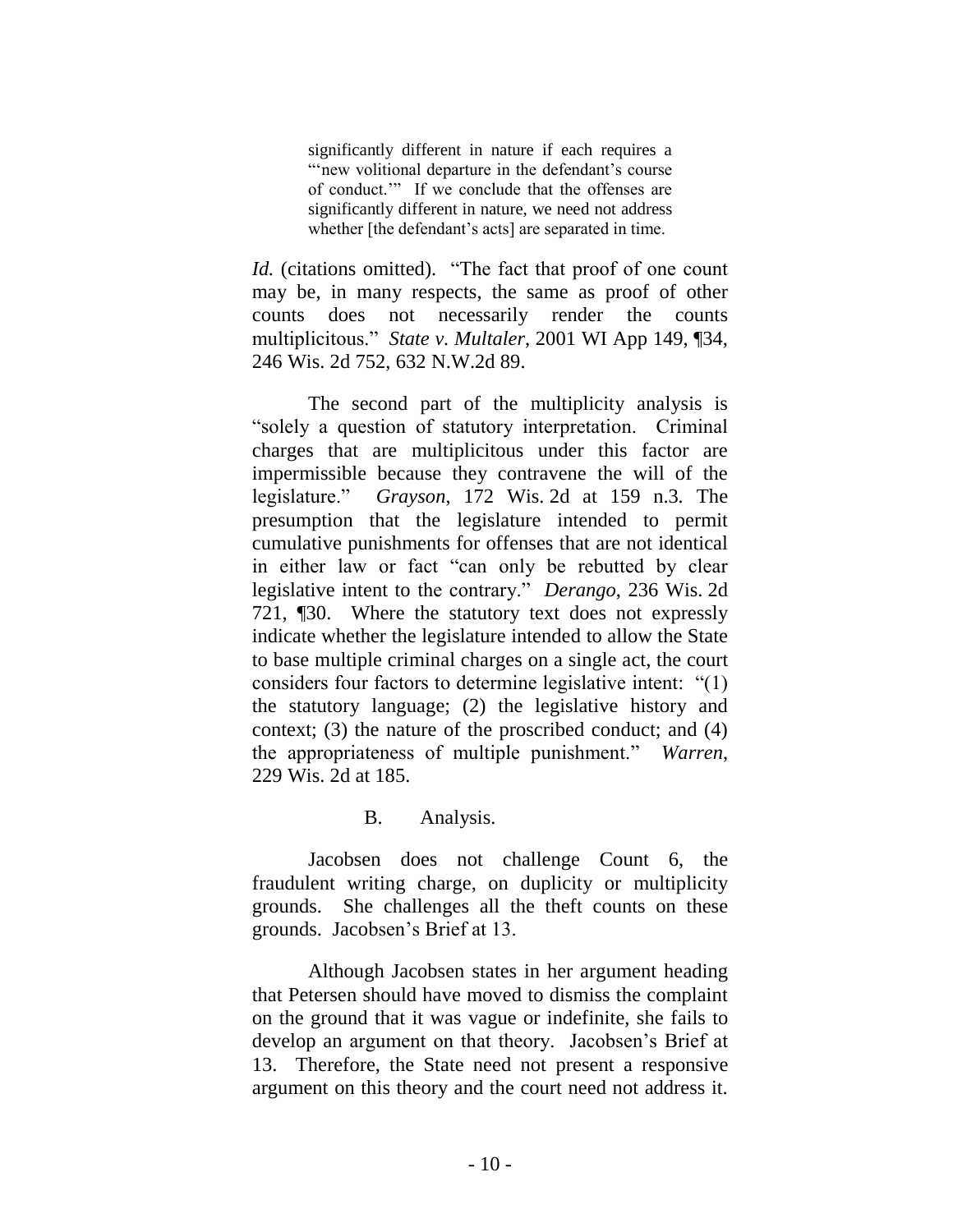*See State v. Jones*, 2002 WI App 196, ¶38 n.6, 257 Wis. 2d 319, 651 N.W.2d 305; *State v. O'Connell,* 179 Wis. 2d 598, 609, 508 N.W.2d 23 (Ct. App. 1993). Moreover, because Petersen *did* move to dismiss the complaint arguing that (among other things) it was vague and indefinite (10), he could not have performed deficiently on this ground.

> 1. The counts against Jacobsen were not duplicitous.

This court wrote in *Copening* that "'where an offense is composed of continuous acts it may be charged as one offense without rendering the charge duplicitous.'" *Copening*, 103 Wis. 2d at 572. The manner of charging the case is a matter of prosecutorial discretion. *See id.* In *Miller*, this court explained that the State's discretion "to charge a defendant's actions as one continuing offense is generally limited to those situations in which the separately chargeable offenses are committed by the same person at substantially the same time and relating to one continued transaction." *Miller*, 257 Wis. 2d 124, ¶23. This doctrine fits Jacobsen's complaint as closely as the glass slipper fit Cinderella's foot. For example, Count 1 was based on Jacobsen's scheme of stealing money from CBC through phony reimbursements while she worked as a CBC accountant specialist during the calendar year 2009 (2:1, 4, R-Ap. 101, 104). Under *Copening* and *Miller*, the State had the discretion to charge Jacobsen as it did.

The *Copening*/*Miller* doctrine is generally applicable to all criminal statutes. But when it comes to theft, the legislature has explicitly provided prosecutors with special charging discretion. Wisconsin Stat. § 971.36(3) specifically permits the State to prosecute multiple thefts as a single theft under three different scenarios, one of which is clearly present in this case. A single theft charge can be based on multiple acts where "[t]he property belonged to the same owner and the thefts were committed pursuant to a single intent and design or in execution of a single deceptive scheme." Wis. Stat.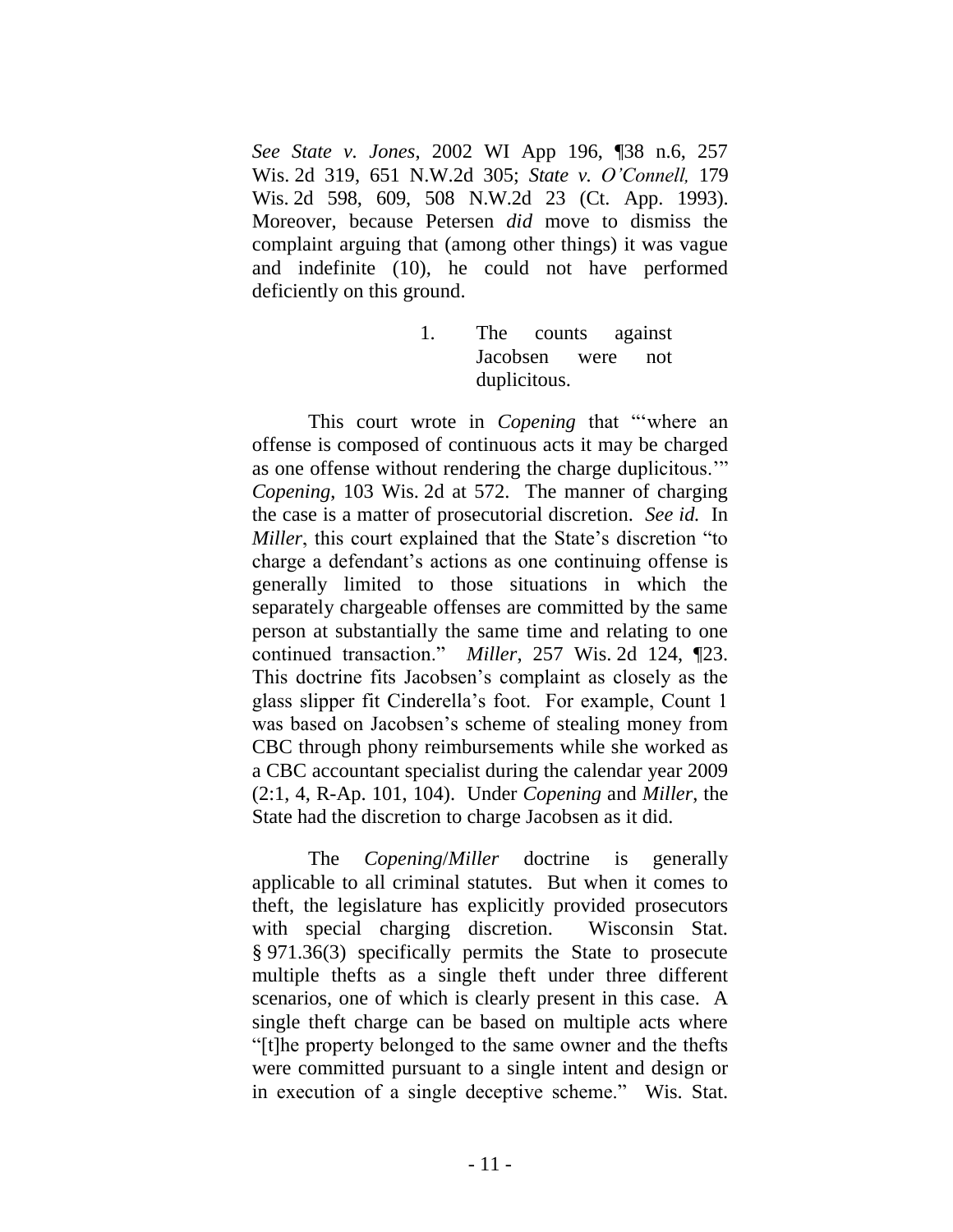§ 971.36(3)(a). Again, the statute fits the present circumstances perfectly. In all seven counts, the stolen money belonged to CBC. In Counts 1, 3, 5, 7 and 8, Jacobsen committed multiple thefts pursuant to her single deceptive false reimbursement scheme (2:1-3, R-Ap. 103). In Count 4, she committed multiple thefts pursuant to her single deceptive check-writing scheme (2:2, R-Ap. 102). This statute is dispositive.

Mysteriously, Jacobsen dismisses Wis. Stat. § 971.36(3) on the ground that it is "a pleading statute and not a penal statute." Jacobsen's Brief at 17-18. The State does not understand this argument. The substantive elements of theft are defined by Wis. Stat. § 943.20. Section 971.36(3) explains that, in cases like Jacobsen's, a continuing course of many single thefts can be charged as a consolidated offense provided its conditions are met. Jacobsen's objection to her prosecution, and the basis of her ineffective assistance of counsel claim, is that the State did not charge her properly. She admits that she committed theft (36:10). *See* Jacobsen's Brief at 6 n.1. At the postconviction hearing, she conceded that she "ripped off half a million dollars," but argued that "the way I was charged was incorrect" (38:83). If her complaint is improper charging, § 971.36, which permits the State's charging choices in this case, should answer her complaint and end the argument.

Jacobsen pleaded no contest (36:15). Had she gone to trial, § 971.36(4) would have guided the State's proof. Of course, Jacobsen did not go to trial. Instead, she admitted that the Criminal Complaint provided a factual basis for her no contest pleas (36:9). This raises a presumption that the State would have been able to make a prima facie case on each count at trial. During the postconviction proceedings, the State filed a chart tabulating Jacobsen's misappropriations by date and amount for the year 2010 (31; 39:3-8). The annual total was over \$330,000 (31:unnumbered sixth page). There were multiple instances in which Jacobsen misappropriated more than \$10,000 on a single day (31:1).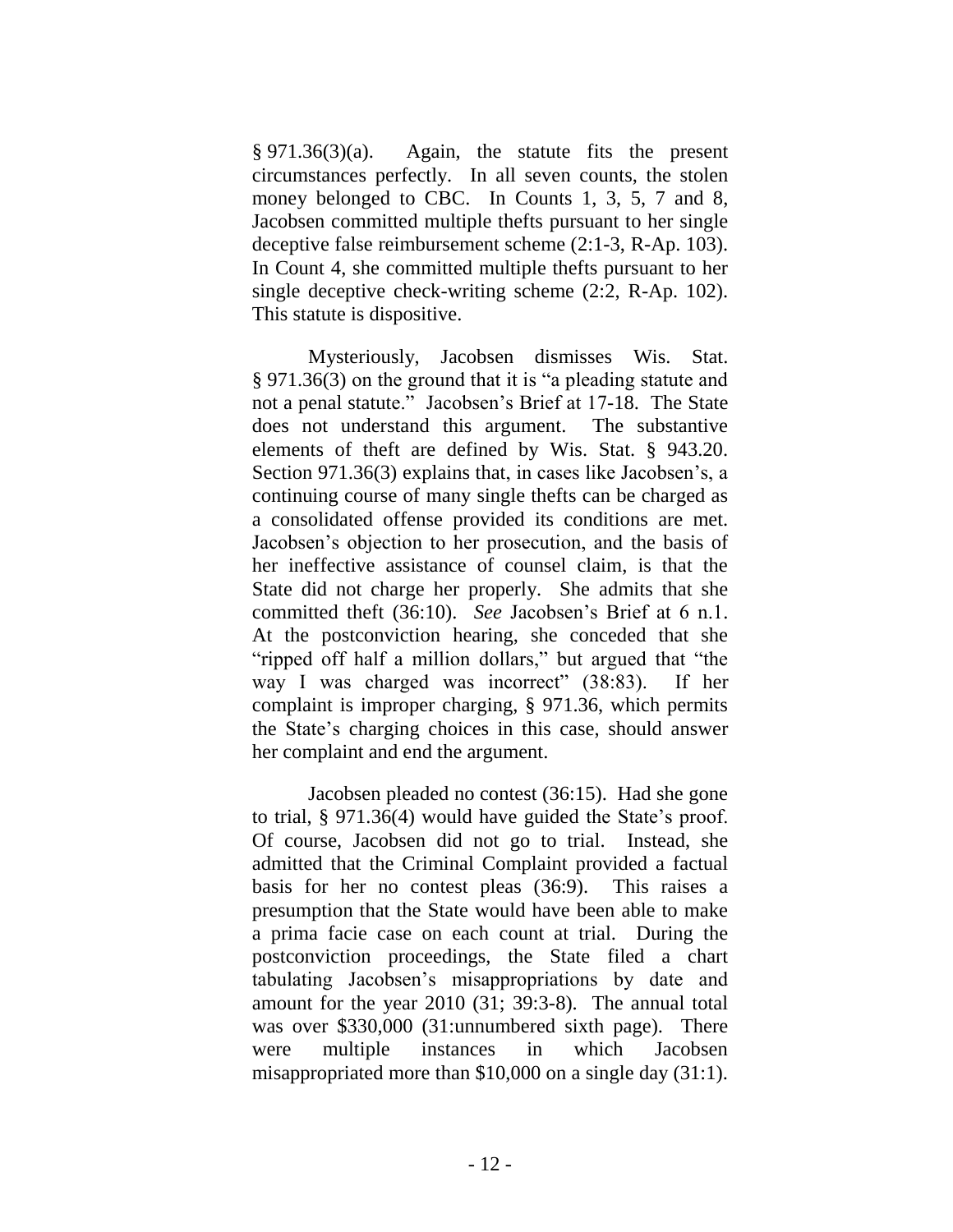This chart, plus Mader's original forensic examination of CBC's books, suggests that, had Jacobsen gone to trial, the State could have easily met any argument she could have made about whether the provable facts satisfied the elements of the crimes charged.

*Lomagro* recites the dangers of duplicitous charging, none of which are present here. *See Lomagro*, 113 Wis. 2d at 588. Jacobsen was "'properly notified'" of the charges against her; she has not alleged otherwise. As will be shown below, the Complaint as written did not expose Jacobsen to double jeopardy because the counts were different in fact. *See infra* at 14-15*.* Jacobsen did not go to trial, and has developed no argument about how the Complaint could have generated prejudicial evidentiary rulings against her if she had. Finally, Jacobsen makes no argument that a jury could have convicted her with less than a unanimous verdict.

Jacobsen cites *State v. Spraggin*, 71 Wis. 2d 604, 239 N.W.2d 297 (1976), to support her position. Spraggin was charged with two counts of receiving stolen property. Two pieces of property (a television and a gun) were stolen by a single burglar in two separate burglaries from two separate homes on two dates separated by sixty days. *Id.* at 609. Spraggin obtained the property in two separate bargains with the burglar. *Id.* at 613. At trial, the State successfully moved to consolidate the two counts into one. *Id.* The supreme court found that the consolidation was improper. *Id.* at 613-16. The court emphasized the factors showing that the transactions were separate in every respect and not part of a continuing criminal enterprise. *Id.* at 613. Therefore, although the court did not cite § 971.36(3), it is clear that the two counts were not properly merged into a "single crime" under the statute. The court rejected the State's effort to justify the consolidation of the two acts under a conspiracy theory. *See Spraggin*, 71 Wis. 2d at 614-15. The State makes no conspiracy argument here. *Spraggin* is inapposite and offers no guidance in the present case.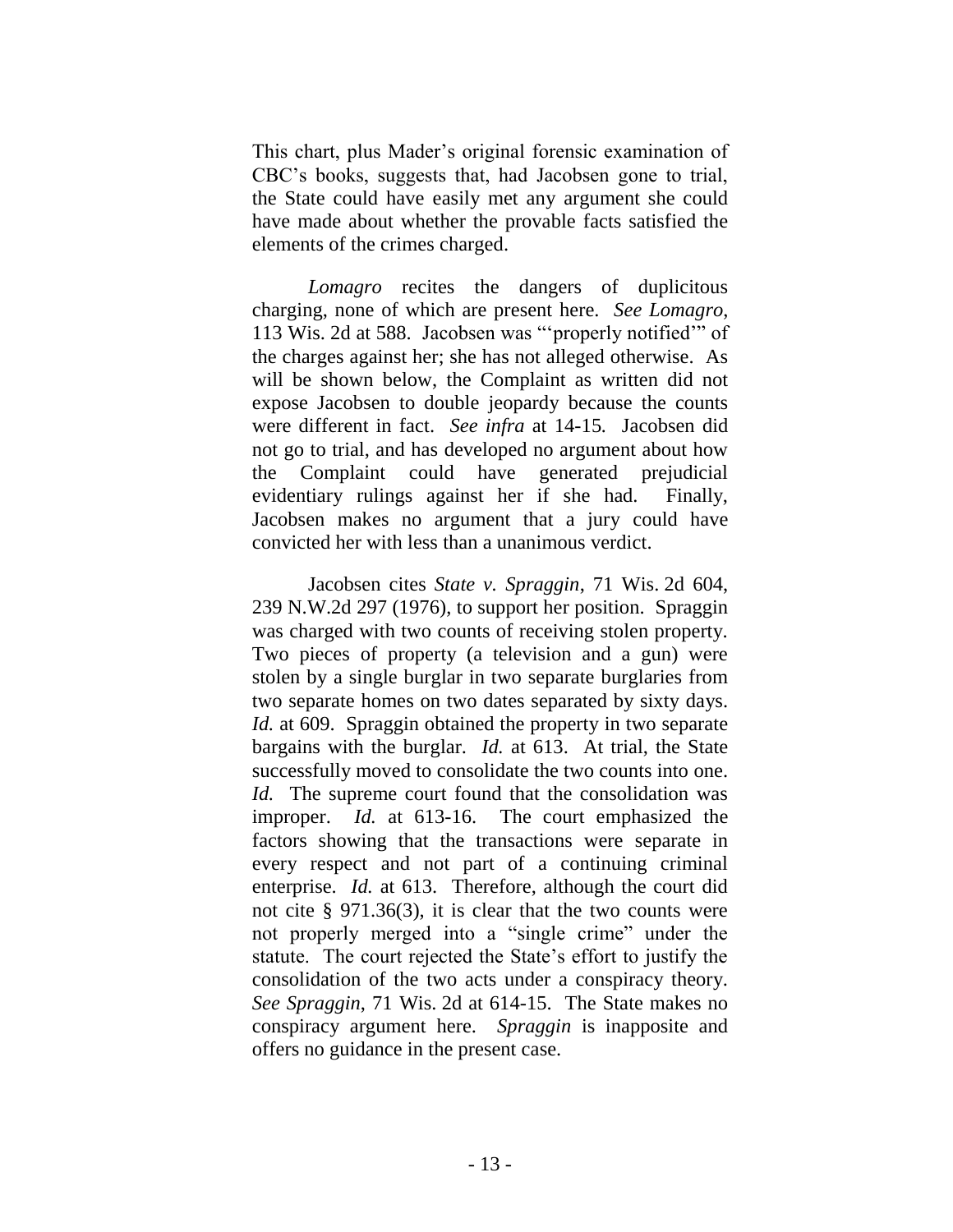As a parting shot, Jacobsen states that "not all of the amounts were correct." Jacobsen's Brief at 20. It's not clear what "amounts" Jacobsen refers to. Assuming that she is referring to the dollar amounts of stolen funds alleged in the Criminal Complaint, this criticism gets her nowhere. Jacobsen agreed that the Complaint provided a factual basis for her no contest pleas (36:9). Having done so, Jacobsen cannot now contest the factual accuracy of the Complaint. By pleading no contest, she conceded the Complaint's factual accuracy. *See State v. Merryfield*, 229 Wis. 2d 52, 60, 598 N.W.2d 251 (1999). Jacobsen expressly forfeited the right to put the State to its proof. *See id.* at 61.

- 2. The counts against Jacobsen were not multiplicitous.
	- a. The counts are not the same in fact.

The State concedes that Counts 1 through 5, 7 and 8 are the "same in law," *i.e.*, Wis. Stat. § 943.20(1)(b) (5:1-2, R-Ap. 106-07).

These seven counts are not the "same in fact." Most obviously, Count 4, based on Jacobsen's checkwriting scheme, is distinct from the other counts, which are based on her excess reimbursement scheme (*id.*).

Counts 1, 2, 3, 5, 7 and 8 are also not the "same in fact" vis-à-vis one another. Although these charges are all based on Jacobsen's reimbursement scheme, they nevertheless differ factually. First, they were "based on different time periods." *Grayson*, 172 Wis. 2d at 160. Each count includes acts committed by Jacobsen within a single calendar year (5:1-2, R-Ap. 106-07). Second, they are different in nature. *See id*. While the evidence required to prove each of these acts of theft may be similar, it is not the same. Each act involved a different amount of money taken on a different date provable by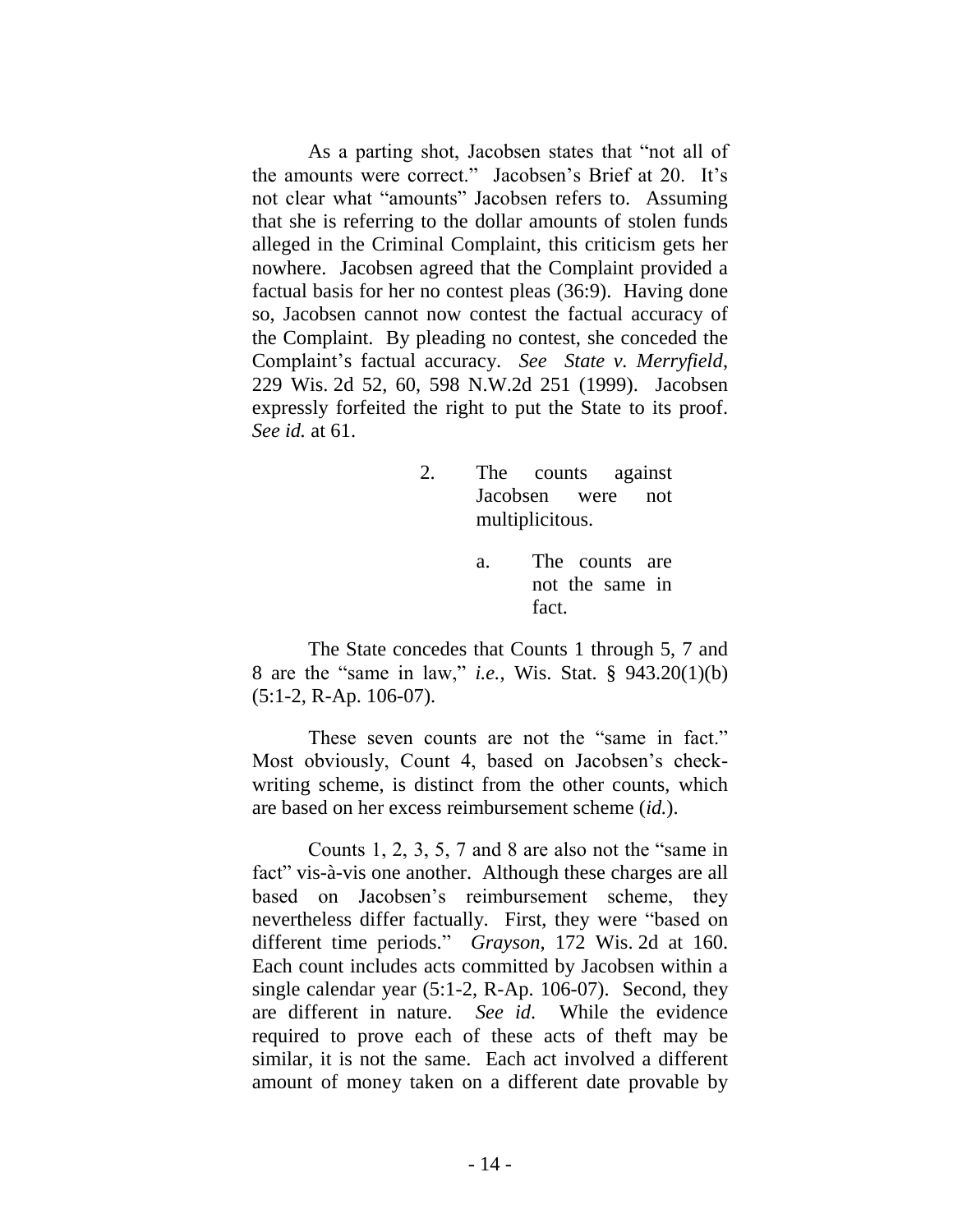different paperwork and accounting records. *See State v. Swinson*, 2003 WI App 45, ¶31, 261 Wis. 2d 633, 660 N.W.2d 12; *see also Multaler*, 246 Wis. 2d 752, ¶34 ("The fact that proof of one count may be, in many respects, the same as proof of other counts does not necessarily render the counts multiplicitous."). Also, each decision by Jacobsen to repeat her reimbursement scheme required a "new volitional departure," rendering each offense "significantly different in nature." *Warren*, 229 Wis. 2d at 180.

> b. The legislature did not intend to preclude cumulative punishments.

Because these seven counts are not the "same in fact," the "presumption arises that the legislature did not intend to preclude cumulative punishments." *Eaglefeathers*, 316 Wis. 2d 152, ¶7. To overcome this presumption, Jacobsen must show "clear legislative intent to the contrary." *Derango*, 236 Wis. 2d 721, ¶30. She has failed to meet this burden.

The State relied on Wis. Stat. § 971.36(3) to show that the charges against Jacobsen were not duplicitous. *See supra* at 11-12. The statute also shows that the charges were not multiplicitous. Under § 971.36(3), "all thefts *may* be prosecuted as a single crime" if the case meets certain specified requirements, *e.g.*, "a single deceptive scheme." Wis. Stat. § 971.36(3)(a). The corollary of that rule is that each individual theft *may* be prosecuted individually. The statute gives the State the discretion to charge a continuing string of thefts (connected by a single victim, scheme, or place) as either a single continuous crime *or* a series of crimes. The State's decision to charge Jacobsen as it did was an appropriate exercise of prosecutorial discretion.

The State chose to charge Jacobsen in multiple counts, one for each year she stole from CBC, each count based on all the thefts she committed in the specified year (2:1-3, R-Ap. 101-03). Jacobsen objects. Although she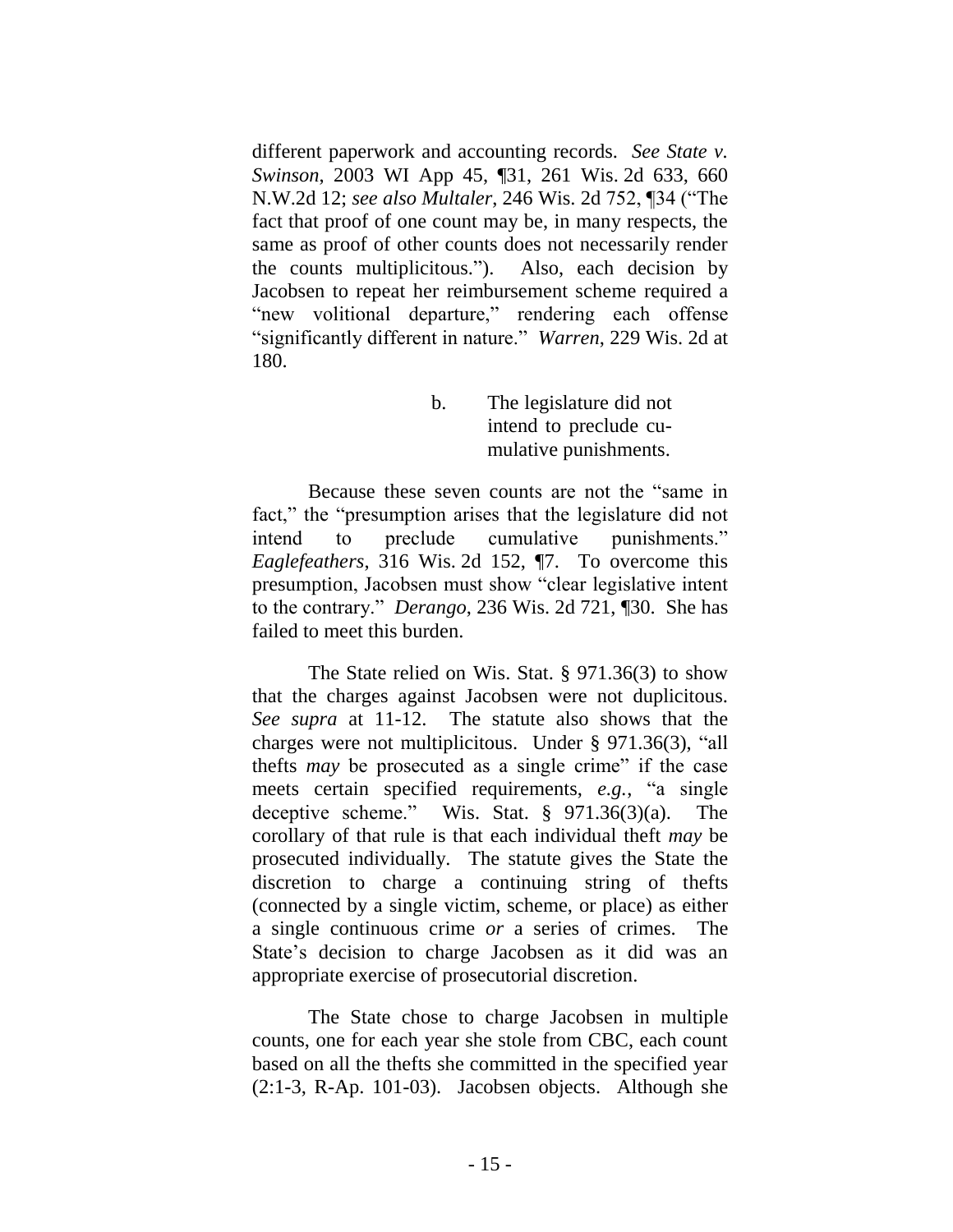doesn't say so explicitly on appeal, the implication of Jacobsen's argument is that the State could charge her with *either* a single theft count based on her continuous course of larcenous conduct from 2006 to 2011, *or* with multiple individual theft counts based on each false reimbursement or check she gave herself.<sup>1</sup> Although the State agrees that it could have proceeded in either of these directions, it does not agree that the law precludes the charging decision it chose to follow instead. The stark choice just articulated would lead to irrational results.

At the sentencing hearing, the prosecutor noted that Jacobsen committed 289 individual acts of theft (37:14- 15). Therefore, the State could have charged Jacobsen with 289 individual charges of theft, instead of seven aggregated charges (2:1-3, R-Ap. 101-03). Would Jacobsen have preferred 289 charges to seven, with a penalty exposure of hundreds of years in prison? The question answers itself.

Presumably, Jacobsen favors the other alternative, limiting the State to charging her with one consolidated count of theft for her nearly 300 individual acts of theft. Because the value of the property stolen is approximately half a million dollars (37:5, 7), Jacobsen's hypothetical consolidated theft count would come under  $§ 943.20(3)(c)$ , which provides that: "If the value of property exceeds *\$10,000*, [the defendant] is guilty of a Class G felony." Thus, after stealing close to \$500,000, Jacobsen would be guilty of the same crime, and subject to the same penalties, as a person who stole \$10,001. Such a result would be absurd. *See Grayson*, 172 Wis. 2d at 167.

Jacobsen supports her argument with *State v. George*, 69 Wis. 2d 92, 230 N.W.2d 253 (1975). In

 ${}^{1}$ At the postconviction hearing, Jacobsen testified that she would have no complaint if she had been charged with one continuing criminal offense from 2006 to 2011 or multiple charges based on each separate felony and misdemeanor theft offense (38:65).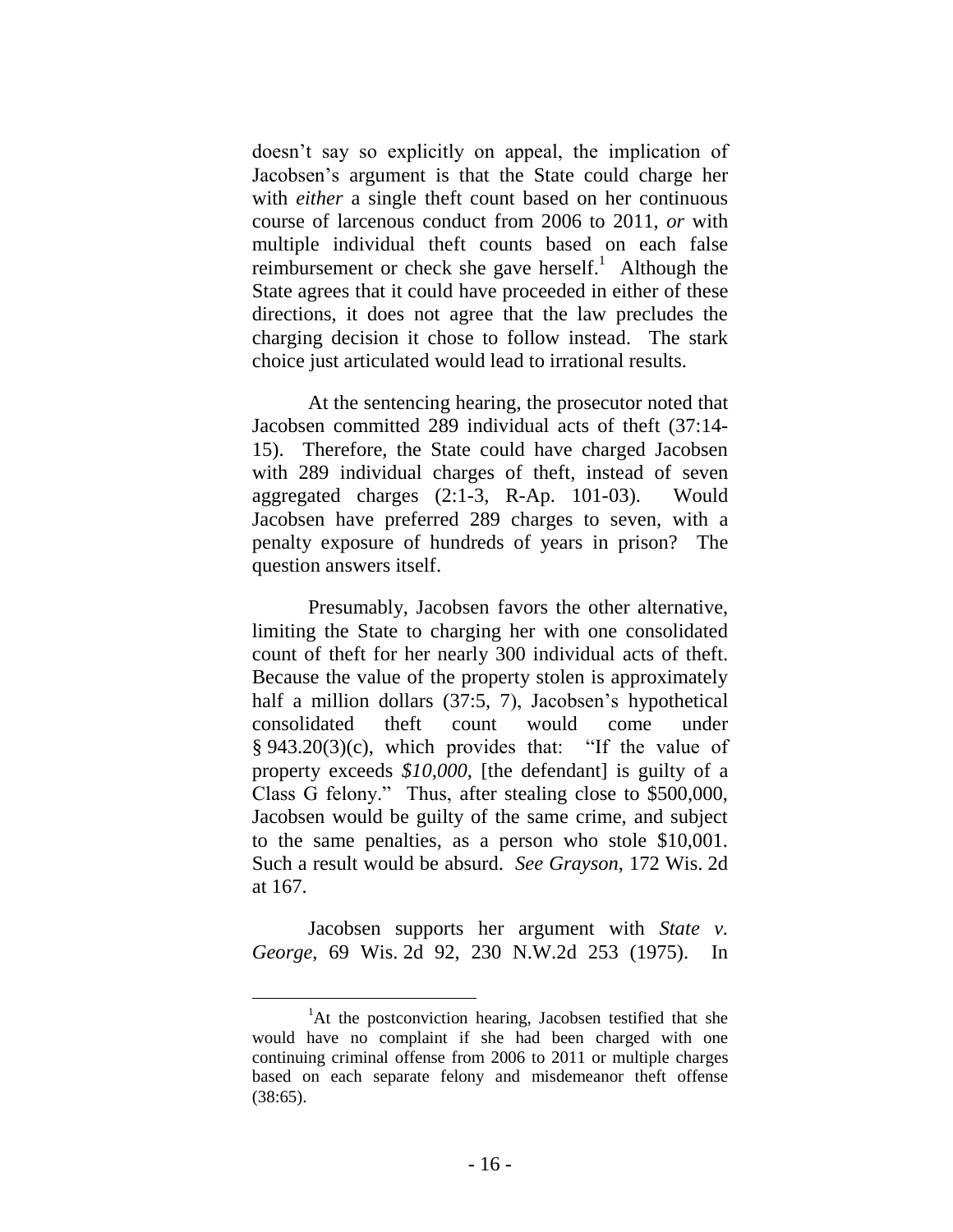*George*, Louis George was charged with thirty felony commercial gambling counts (based on Wis. Stat. § 945.03) and Robert Tollefson was charged with ten. The complaints were similar to one another in that each alleged a continuing violation of the commercial gambling statute in a series of separate counts. Each count specified a time period between two weeks and four months in which the violations occurred, and each generally alleged that the defendant accepted bets for a specific genre of sporting event (*e.g.*, "college football"). *George*, 69 Wis. 2d at 94-96. One George count and two Tollefson counts alleged a specific sporting event (*i.e.*, the 1974 Super Bowl), and named specific bettors. *Id.* With few exceptions, all of the counts in each complaint overlapped in time with at least one other count. *Id.* at 95-96.

The supreme court affirmed the circuit court's dismissal of all but one of the charges against George and all but three of the charges against Tollefson. The charges had been dismissed on duplicity and/or multiplicity and/or vagueness grounds. The surviving charges were those in which the State had specifically alleged that the defendants had received bets for the 1974 Super Bowl. *Id.*  at 95-96.

Relevant here, the court explained:

….

We conclude that if the twenty-nine dismissed counts [in the George complaint] allege continuous offenses they are faulty because they are multiplicitous. If they allege single offenses they are faulty because they are duplicitous, vague and are not sufficient to afford the defendant a basis to plead or prepare a defense. The same objections apply to the seven counts dismissed in the Tollefson complaint.

We perceive no valid reason under the statute … why an individual cannot be charged with one continuous offense of commercial gambling or one or more individual offenses. The State should be able to elect whether to proceed on a complaint alleging one continuous offense or a single offense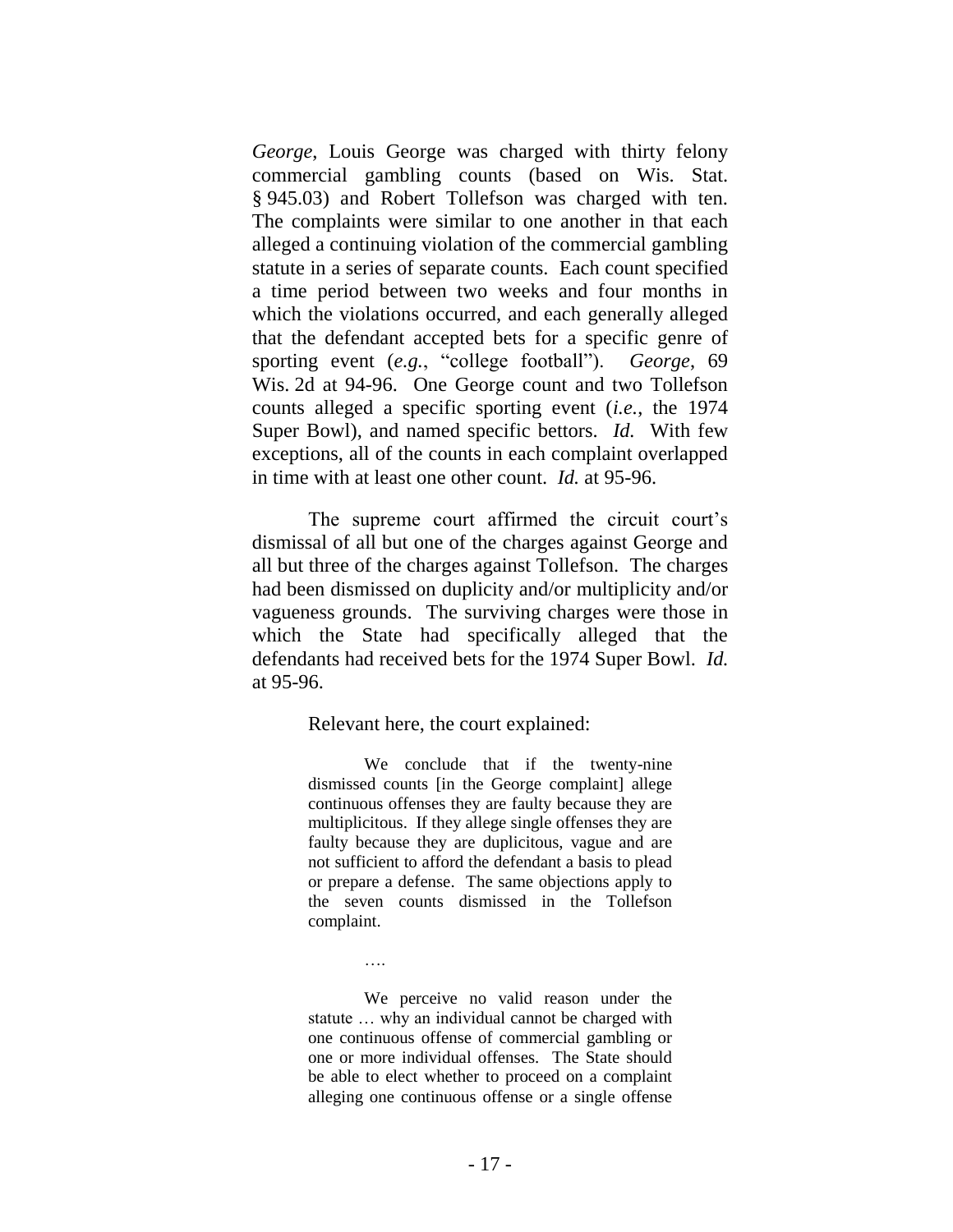or series of single offenses. The defendant, at the election of the state, can be charged with one continuous offense but only one, or with one or more specific individual offense but not both, for the reasons set forth above.

#### *Id.* at 99-100 (footnote omitted).

At first blush, this language appears to support Jacobsen's position. However, this court should not apply George to this case for at least two reasons.<sup>2</sup>

First, the present case is distinguishable from *George* because of Wis. Stat. § 971.36. There is no parallel pleading statute allowing the prosecution of commercial gambling cases as either a single continuous crime or a series of individual crimes.

The cases are distinguishable for a second reason. The theft statute includes a graduated penalty structure, while the commercial gambling statute does not. *See* Wis. Stat. § 943.20(3). Depending on the amount of money stolen, theft defendants are subject to different penalties: if the property stolen exceeds \$10,000, the defendant is guilty of a Class G felony, if she steals between \$5,000 and \$10,000, she is guilty of a Class H felony, and so on down the line. In contrast, a person is guilty of a Class I felony under the gambling statute, when he (among other things) "receives … *a bet*." Wis. Stat. § 945.03(1m)(b). There is no greater or lesser penalty depending on the value of the bet or bets. The theft statute's graduated penalty structure (particularly when considered in light of § 971.36) supports a charging system in which a defendant is charged with a new theft count for every \$10,000 stolen in one or more distinct acts of theft (provided the *Copening* or § 971.36 criteria are met).

 $\overline{a}$ 

 ${}^{2}$ If this court concludes that the language quoted above supports Jacobsen's argument and requires reversal in this case, the State believes that *George* should be overruled, or, at least, that the quoted language should be withdrawn. Of course, this court does not have the power to overrule *George*. *See Cook v. Cook*, 208 Wis. 2d 166, 190, 560 N.W.2d 246 (1996). The State makes this note to preserve the issue in case of later supreme court review.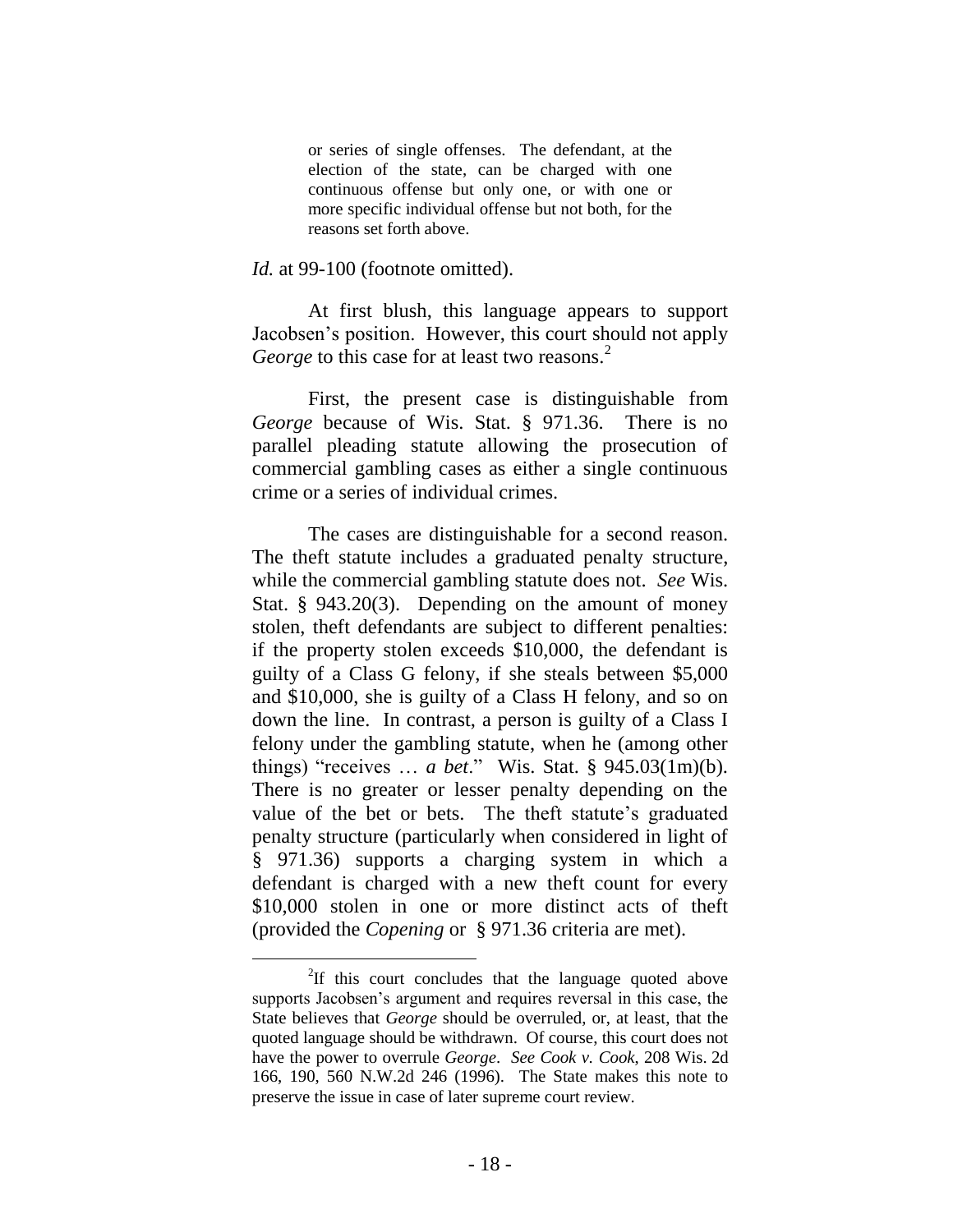The federal courts have applied this reasoning to allow the government to group individual pieces of a continuing offense into multiple counts for the express purpose of meeting the jurisdictional requirement for filing a criminal case in federal court. In these cases, the courts have held that, while an indictment cannot divide a single act into multiple offenses, it can treat a series of related acts occurring within a specified time period as multiple continuing offenses. *See United States v. Carter*, 804 F.2d 508, 511 (9th Cir. 1986); *United States v. Newman*, 701 F. Supp. 184, 187 (D. Nev. 1988).

*Carter* involved the interstate transportation of 68,000 record albums stolen in a two-year period. The records were stolen from stores in Washington state and shipped from there to Chicago and Boston. The defendants were charged with five counts of knowingly transporting in interstate commerce stolen property with a value of \$5000 or more. *Carter*, 804 F.2d at 510. The government aggregated all the shipments to Boston into one count. The Chicago shipments were divided chronologically into four separate counts. By charging the defendants in this way, the government was able to satisfy the \$5000 jurisdictional requirement of the illegal transportation statute. *Id.*

The defendants argued that the Chicago counts were multiplicitous. While conceding that "related shipments may be aggregated to meet [18 U.S.C.] § 2314's jurisdictional amount, [they argued] that only one substantive count could have been charged." *Id.* Thus, "the question we face is whether aggregable offenses also may be subdivided into separate charges." *Id.* at 511. The answer was yes.

> The government divided 124 shipments into five counts which each include a series of related transactions and which each meet the jurisdictional amount. While all the shipments are part of one overall scheme, the government is not limited to charging only one count of violating § 2314.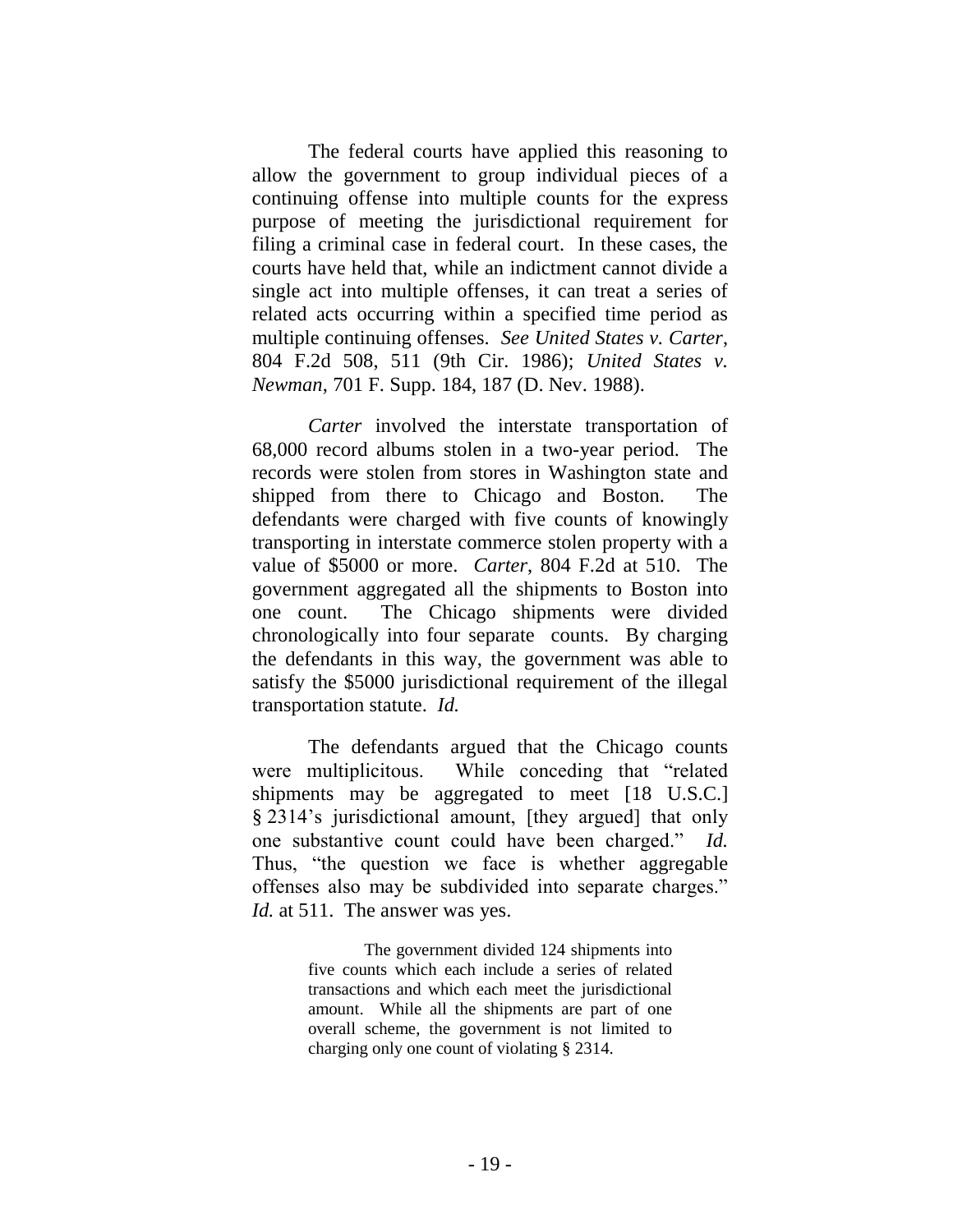*The indictment did not divide a single transportation into multiple offenses, but rather treated each series of transportations occurring within a specified time period as a separate offense.*  Since the appellants concede the logic of charging the transportations to different cities as different offenses, and since [prior case law] allows subdivision of an overall scheme into its constituent parts, we have no difficulty endorsing the subdivision of the overall scheme in this case on a chronological basis.

*Carter*, 804 F.3d at 511 (emphasis added and footnote omitted).

Our supreme court applied a similar analysis in *Grayson*. There, the defendant was charged under the felony nonsupport statute, which makes it a Class I felony to "intentionally fail[] for 120 or more consecutive days to provide … child support." Wis. Stat. § 948.22(2). Grayson pleaded no contest to four counts. *Grayson*, 172 Wis. 2d at 158.

> Each of the four counts was for failure to pay court ordered child support for more than 120 days during a separate calendar year (1986, 1987, 1988 and 1989). During that four-year period, the defendant's failure to pay support was continuous. In other words, he paid no support at all for four years.

*Id.* Grayson unsuccessfully moved to withdraw his pleas on multiplicity grounds. The supreme court affirmed the lower court, concluding that a "common sense reading" of the statute "establishes a legislative intent to permit multiple counts of felony nonsupport when the defendant fails to pay child support for one continuous period." *Id.* at 167.

The court below followed *Grayson*.

As in *Grayson*, here multiple charges are proper. The statutory language in this case defined the crime according to the amount that was stolen. That is citing 943.20(3). The legislature set forth a graduated penalty scheme up to \$10,000. Therefore, thefts under \$10,000 were intended to be treated as a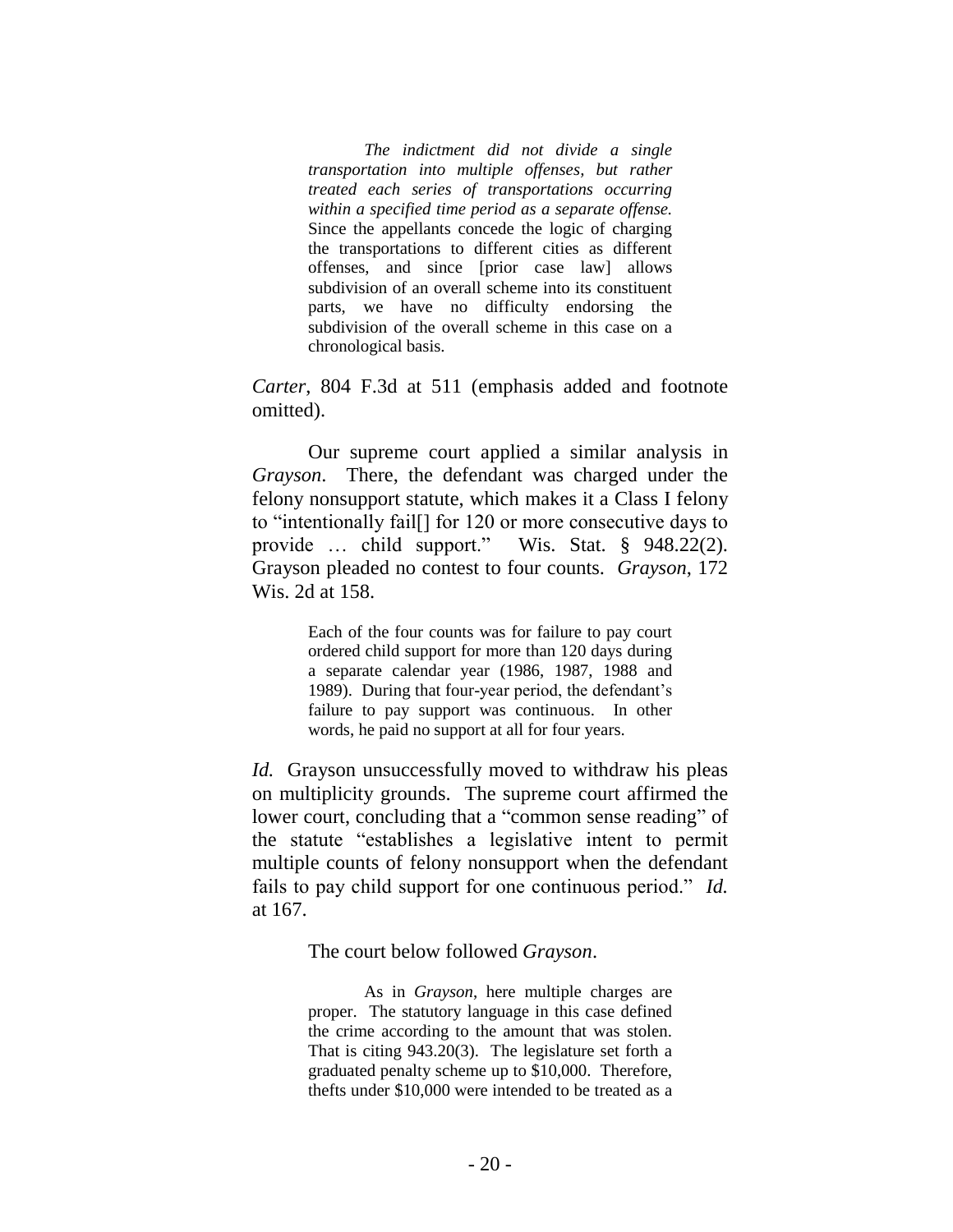single offense according to the relevant dollar amount. The thefts over \$10,000 were intended to be treated as multiple offenses as exemplified by the lack of gradation in the penalty structure for thefts exceeding that amount. See the *Grayson* decision … explaining the significance of a graduated penalty scheme or lack thereof.

#### (39:19-20).

The State has shown in the preceding pages that Jacobsen has failed to demonstrate a clear legislative intent precluding the multiple punishments meted out to her under § 943.20. *See Derango*, 236 Wis. 2d 721, ¶30. The State's analysis can be summarized within the terms of the four-factor test used to determine legislative intent in multiplicity cases.

First, the statutory language does not support Jacobsen's contention that the legislature intended to prevent the cumulative punishments imposed on Jacobsen. *See Warren*, 229 Wis. 2d at 185. Pursuant to § 971.36, the State is explicitly given permission to charge a string of related thefts as either individual counts or one continuous crime. That statute does not preclude the charging choice made here, which takes the middle ground of charging several continuing offenses based on Jacobsen's string of related thefts from her employer. Meanwhile, the theft statute itself, § 943.20, imposes graduated penalties based on the amount of property stolen. The highest dollar value specified is \$10,000. *See* Wis. Stat. § 943.20(3)(c). Reading these statutes together, it would be irrational to conclude that the legislature intended to limit the State to the stark choice of either charging the defendant with an enormous number of individual theft counts (detrimental to the defendant in terms of potential sentencing exposure and exceedingly labor- and resource-intensive for the State, the defense, and the court) or a single continuous crime (advantageous to the defendant but detrimental to the State in its role as defender of the defendant's victims and the citizens of Wisconsin). *See Grayson*, 172 Wis. 2d at 163-64.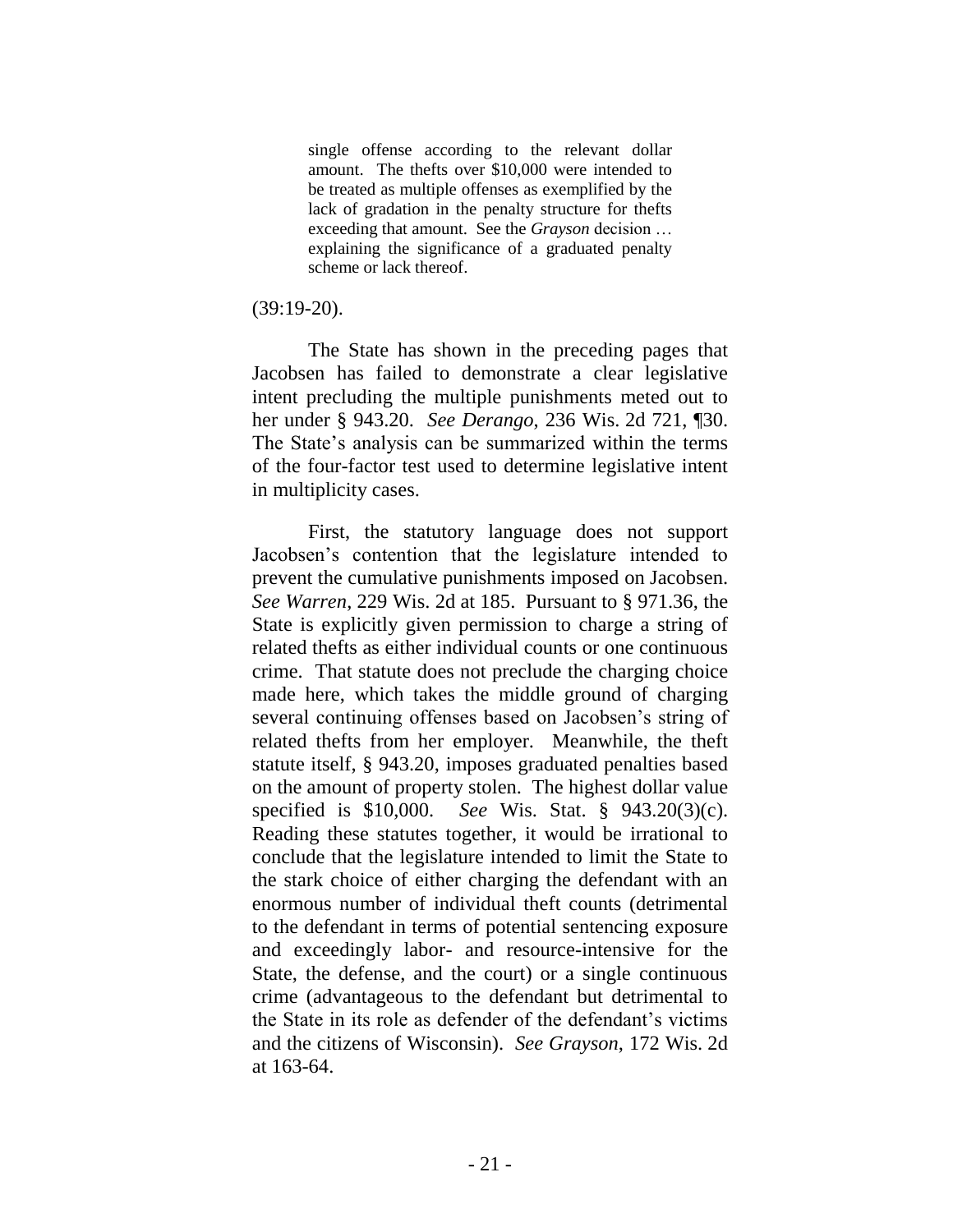Regarding the second factor, the State has located no helpful information in the legislative history of the statutes involved.

Third, the nature of the prescribed conduct indicates that multiple continuing offense charges are allowed under § 943.20. The courts regularly analyze this factor as a replay of the "different in fact" analysis of the first part of the multiplicity test. *See Grayson*, 172 Wis. 2d at 165; *Warren*, 229 Wis. 2d at 187; *see supra* at 9-10. In *Grayson*, the case involving four charges of felony nonpayment of child support where the defendant had failed to pay support on a continuous basis for four years, the court concluded that the facts underlying each count "are separate in time because, each 120-day period of failure to provide support occurred in a separate and distinct calendar year. They are different in nature because a new *mens rea* was formed for each 120-day period of nonpayment." *Grayson*, 172 Wis. 2d at 165. The State has already shown that this same analysis applies to the present case. *See supra* at 14-15.

Fourth, in the present case, it would be grossly inappropriate to preclude multiple punishments. Once again, the *Grayson* court's analysis thoroughly explains this point:

> Multiple punishments based on each 120 day period of nonsupport are not only appropriate, but essential, if the statute is to provide deterrence and proportionality in its operation.

> *State v. Hamilton*, 146 Wis. 2d 426, 432 N.W.2d 108 (Ct. App. 1988), illustrates the need for deterrence. In *Hamilton*, the court of appeals determined that a defendant who possesses at one time and place a number or items with altered or removed serial numbers (contrary to sec. 943.37(3), Stats.) may be prosecuted for a separate charge based on each altered article of personal property. *Id.* at 429. It reasoned that deterrence would not exist unless possession of each item constituted a separate offense. *Id.* at 441. More specifically, the court stated the following at p. 441: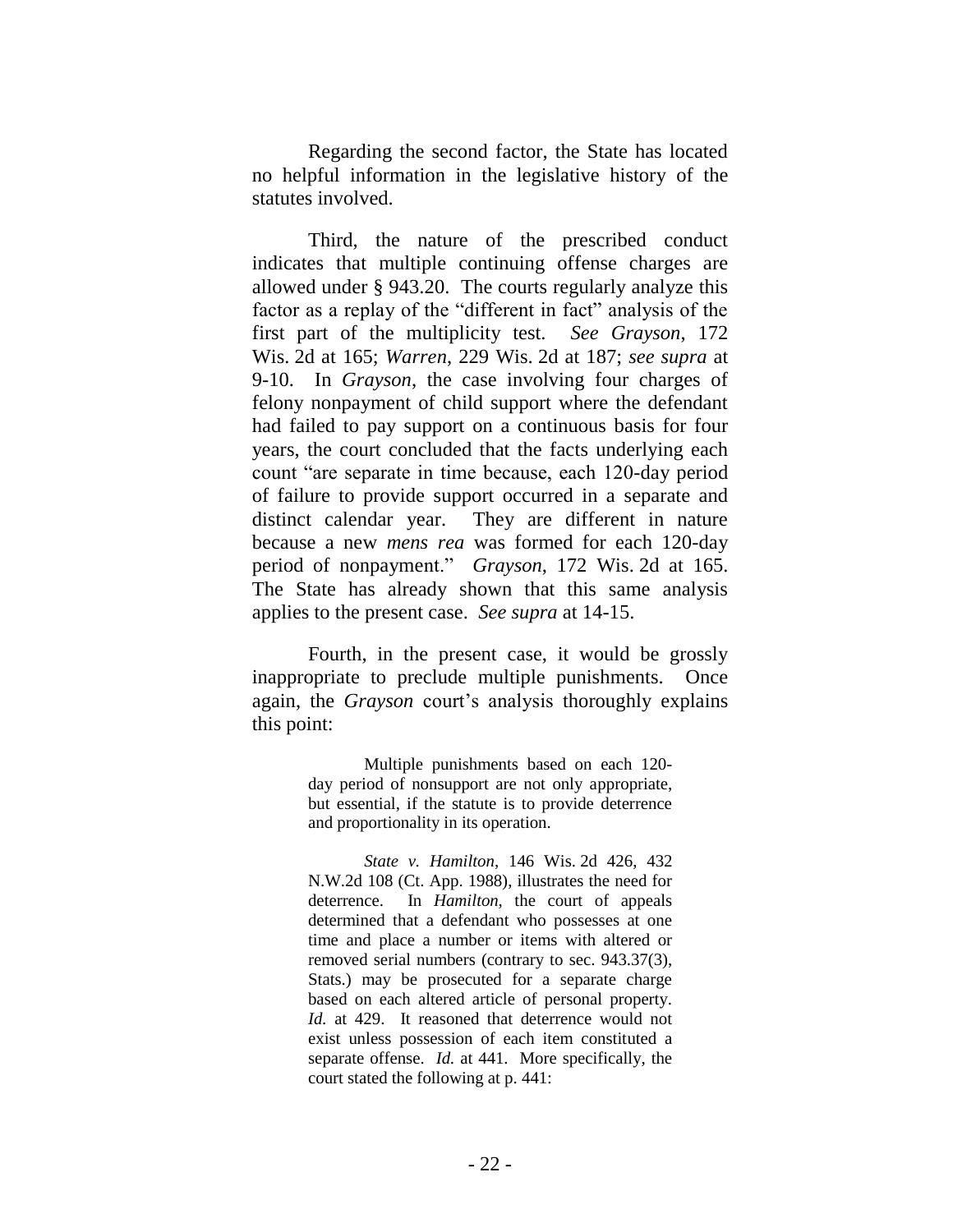If only a single charge and punishment is available … no matter how many items are possessed, thieves and receivers are encouraged, not deterred. The more they possess, the greater their potential profit, with no concomitant increase in risk. We think such a result contrary to public policy in and of itself and is certainly contrary to the intent of the legislature.

The same is true here. If a parent failing to provide child support for 120 days or more is liable to prosecution for only one offense no matter how long the period of nonsupport continues, the continuation of the failure to provide support is encouraged, not deterred. Multiple charges are not only appropriate, they are essential if the nonsupport statute is to deter long-term failures to provide support.

Multiple charges are also needed to assure proportionality between the harm caused by and the punishment received for nonsupport. In this case, at the end of 120 days, the defendant had failed to provide approximately \$1,700 in support. At the end of seven years, he had failed to provide approximately \$36,400 in support. The longer the period of nonpayment, the greater harm that is inflicted. A child is left with increasing amounts of the monies needed for his or her support unpaid. Our holding that sec. 948.22(2) permits multiple counts, even if that person fails to pay over one continuous period, provides for punishment proportional to this increased harm. Otherwise, a person who fails to provide support for one year and a person who fails to provide support for 18 years would be subject to the same penalty.

#### *Grayson*, 172 Wis. 2d at 166-67.

This analysis is on all fours with the present case. Short of charging Jacobsen with a separate count for each distinct theft, the State's decision to charge her with multiple continuing offenses was "not only appropriate, but essential, if the statute is to provide deterrence and proportionality in its operation." *Id.* at 166. As in *Grayson*, if the State were precluded from charging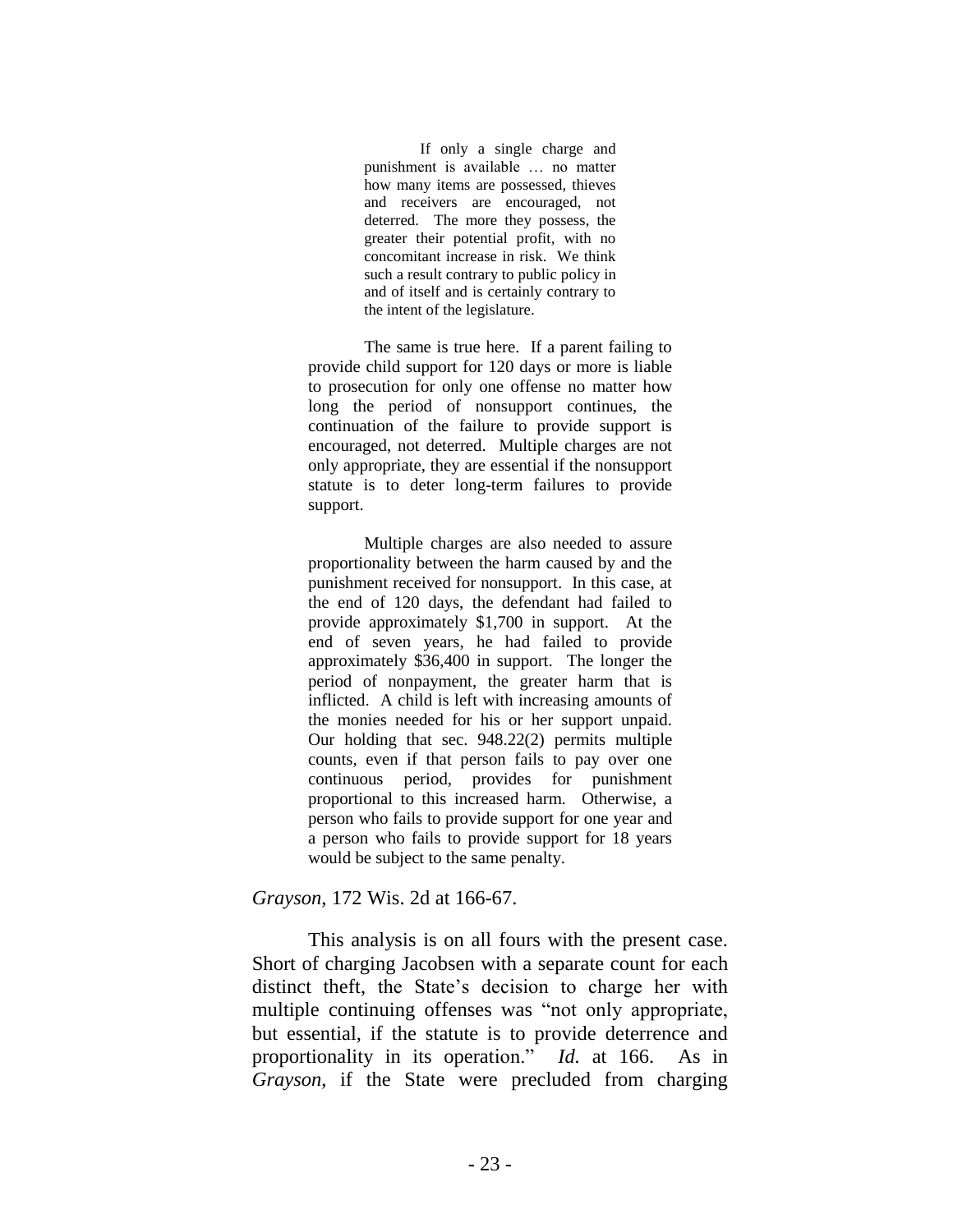Jacobsen in this manner, there would be no down-side to continuing a larcenous scheme year after year, because the thief could be sure of being charged with a single count. *Id.* at 166; *see also Warren*, 229 Wis. 2d at 187. The obvious comeback to this observation is that the State could still charge the thief with individual counts for each separate theft. True, but forcing the State onto that path severely undermines the charging flexibility explicitly provided by § 971.36. Neither the defendant nor the State is well-served by a rule that requires the State to charge someone like Jacobsen with 289 individual counts of theft in order to insure that she and her like are deterred and sanctioned proportionately.

"Multiple charges are also needed to assure proportionality between the harm caused by [Jacobsen's larcenous schemes] and the punishment received" by Jacobsen. *Grayson*, 172 Wis. 2d at 167. Again, absent forcing the State to charge Jacobsen with each of her enumerated crimes (which, again, undermines the very purpose of § 971.36), the State must have the discretion to charge her with multiple continuing offenses in order to assure proportionality between her punishment and the damage she caused. Charging Jacobsen with a single theft count for her continuing offense of thefts committed over a period of five years, which totaled approximately half a million dollars, and comprising nearly 300 separate acts of larceny, would cap her potential punishment at a ten-year bifurcated sentence and a \$25,000 fine. *See* Wis. Stat. § 939.50(3)(g); § 943.20(3)(c). Our criminal justice system cannot countenance subjecting Jacobsen to the same punishment due a person who steals \$10,001. *See Grayson*, 172 Wis. 2d at 167.

Jacobsen has not and cannot overcome the presumption that the legislature did not intend to preclude cumulative punishments in the present circumstances. *See Derango*, 236 Wis. 2d 721, ¶30. The burden of proof is on her and she has failed to meet it.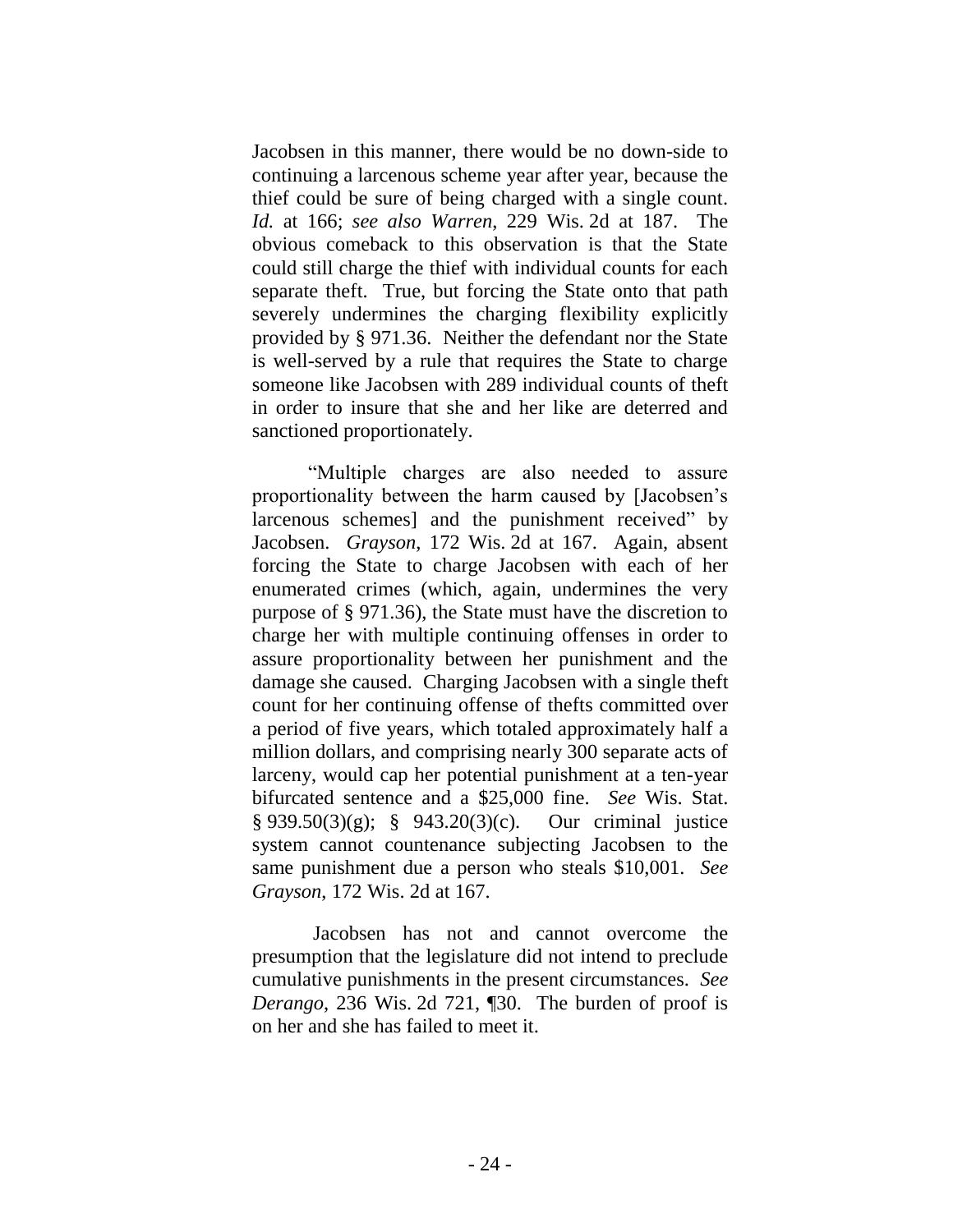#### 3. Ineffective assistance of counsel.

Counsel cannot be ineffective for failing to make a meritless argument. *See Toliver*, 187 Wis. 2d at 360. Since Jacobsen's postconviction and appellate arguments that the Complaint against her was duplicitous and/or multiplicitous are meritless, Petersen did not perform deficiently by not making them.

Even if these arguments had merit, Jacobsen was not prejudiced by Petersen's failure to make them. In a plea withdrawal case based on ineffective assistance of counsel, the defendant "must allege facts to show 'that there is a reasonable probability that, but for the counsel's errors, he would not have pleaded guilty and would have insisted on going to trial.'" *Bentley*, 201 Wis. 2d at 312 (citation omitted).

Jacobsen does not make the requisite factual allegations in the prejudice section of her appellate brief. Jacobsen's Brief at 20. Nor did she make them in her postconviction motion or at the postconviction hearing (23; 38).

In conclusion, Peterson did not provide ineffective assistance of counsel because his performance was not deficient, and Jacobsen has failed to allege that any conceivable deficiency prejudiced her defense. Accordingly, the circuit court's ruling denying her postconviction motion should be affirmed.

> 4. The circuit court's order denying Jacobsen's plea withdrawal should be affirmed.

Having failed to prove that she received ineffective assistance of counsel, Jacobsen has failed to prove a manifest injustice warranting withdrawal of her no contest pleas. *See Bentley*, 201 Wis. 2d at 311-12. The circuit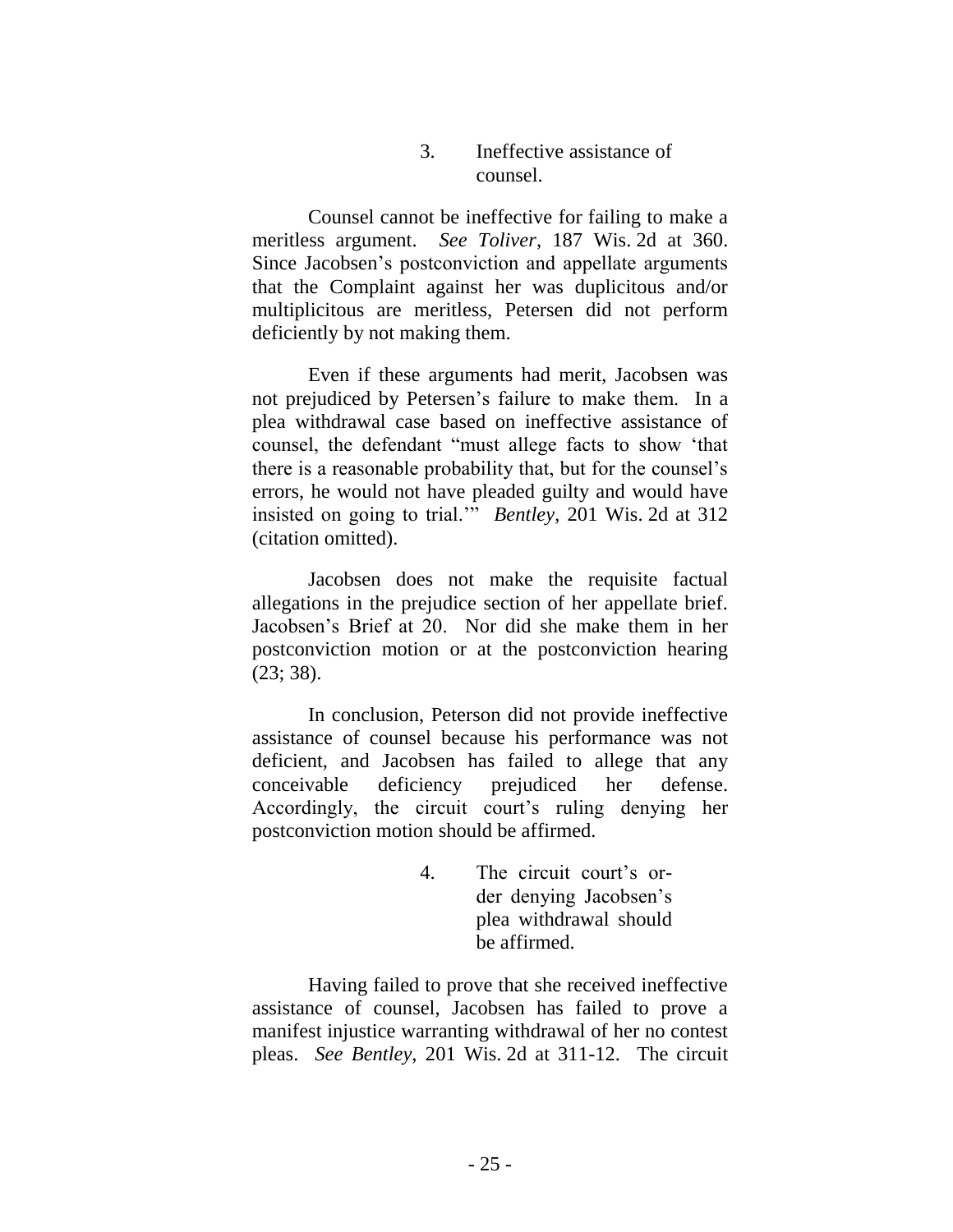court's order denying Jacobsen's postconviction motion should be affirmed.

#### **CONCLUSION**

For the reasons stated herein, the State of Wisconsin respectfully requests that this court affirm the judgment and order from which this appeal is taken.

Dated this 12th day of September, 2013.

Respectfully submitted,

J.B. VAN HOLLEN Attorney General

### MAURA FJ WHELAN Assistant Attorney General State Bar #1027974

Attorneys for Plaintiff-Respondent

Wisconsin Department of Justice Post Office Box 7857 Madison, Wisconsin 53707-7857 (608) 266-3859 (608) 266-9594 (Fax) whelanmf@doj.state.wi.us